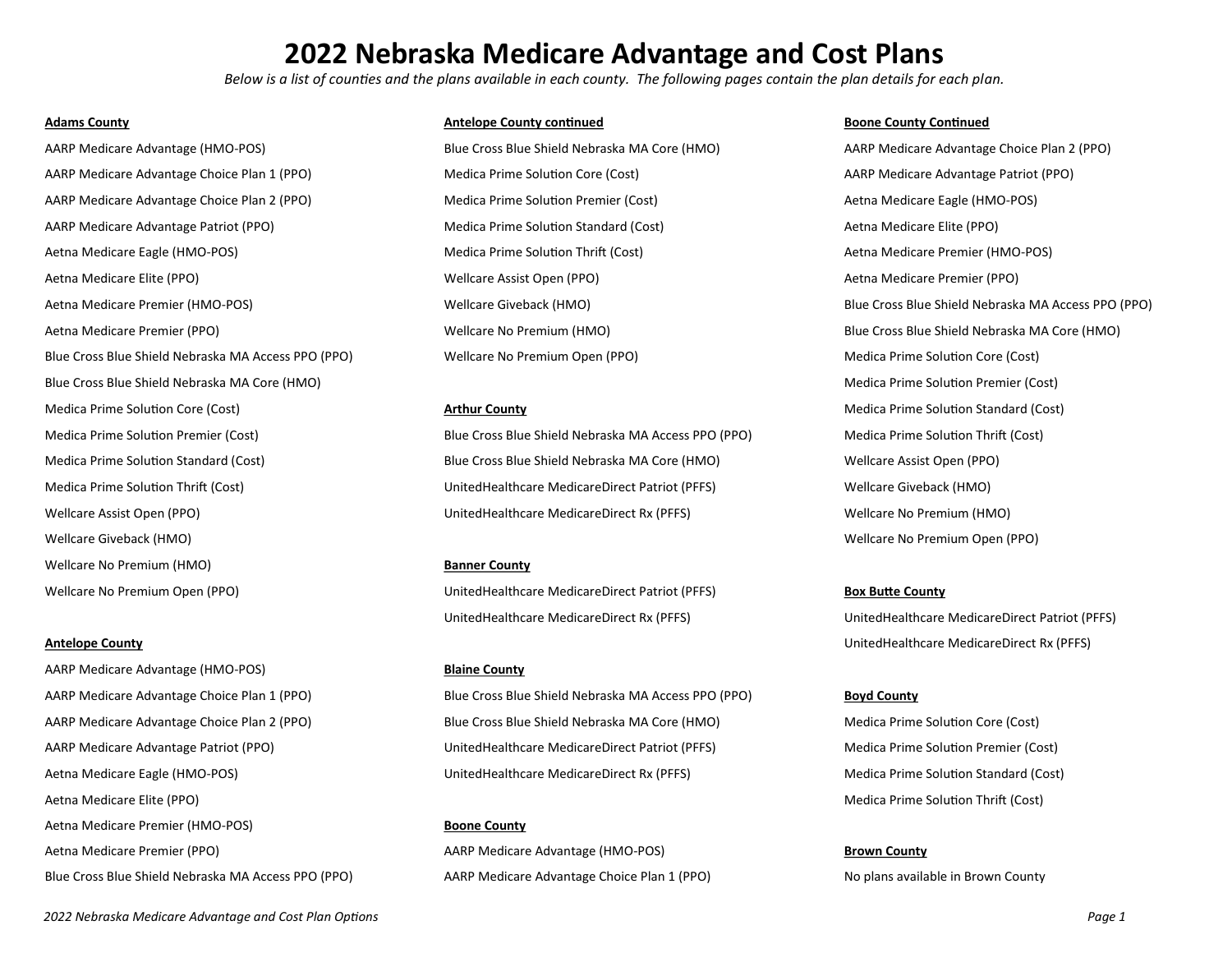Aetna Medicare Premier (HMO-POS) and the extension of the extension of the extendio of the extendio of the extendio of the extendio of the extendio of the extendio of the extendio of the extendio of the extendio of the ext Aetna Medicare Premier (PPO) and the extra medical Advantage Solution H3632-001 (PPO) and the extra medica Advantage Solution H3632-001 (PPO) Blue Cross Blue Shield Nebraska MA Core (HMO)  $\blacksquare$  AARP Medicare Advantage (HMO-POS) Wellcare Assist Open (PPO) Medica Prime Solution Thrift (Cost) Aetna Medicare Eagle (HMO-POS) Wellcare Assist Open (PPO)  $\overline{P}$  Aetna Medicare Elite (PPO)

AARP Medicare Advantage (HMO-POS) and the extra medicare Premier (PPO) and Aetna Medicare Premier (PPO) and Aetna Medicare Premier (PPO) Aetna Medicare Premier (PPO) and Aetna Medicare Elite (PPO) and Aetna Medicare Elite (PPO)

## **Buffalo County Burt County Continued Cass County continued**

AARP Medicare Advantage (HMO-POS) Blue Cross Blue Shield Nebraska MA Access PPO (PPO) Blue Cross Blue Shield Nebraska MA Access PPO (PPO) AARP Medicare Advantage Choice Plan 1 (PPO) Blue Cross Blue Shield Nebraska MA Core (HMO) Blue Cross Blue Shield Nebraska MA Core (HMO) AARP Medicare Advantage Choice Plan 2 (PPO) Medica Prime Solution Core (Cost) Medicare Mumana Gold Plus H0028-053 (HMO) AARP Medicare Advantage Patriot (PPO) Medica Prime Solution Premier (Cost) Medica Prime Solution Premier (Cost) Aetna Medicare Eagle (HMO-POS) **Medica Prime Solution Standard (Cost)** Humana Value Plus H5216-171 (PPO) Aetna Medicare Elite (PPO) **Medicare Elite (PPO)** Medica Prime Solution Thrift (Cost) **Active Active Active HTS216-014** (PPO)

Medica Prime Solution Core (Cost) AARP Medicare Advantage Choice Plan 1 (PPO) Wellcare Giveback (HMO) Medica Prime Solution Premier (Cost)  $AARP$  Medicare Advantage Choice Plan 2 (PPO) Wellcare No Premium (HMO) Medica Prime Solution Standard (Cost) **AARP Medicare Advantage Patriot (PPO)** Wellcare No Premium Open (PPO) Wellcare Giveback (HMO) Aetna Medicare Premier (HMO-POS) **Cedar County** Wellcare No Premium (HMO) Notably and Actribution Aetro Aetro Medicare Premier (PPO) Network and AARP Medicare Advantage Choice (PPO) Wellcare No Premium Open (PPO) **Blue Cross Blue Cross Blue Shield Nebraska MA Access PPO (PPO)** AARP Medicare Advantage Patriot (PPO) Blue Cross Blue Shield Nebraska MA Core (HMO) Aetna Medicare Eagle (HMO-POS) Medica Advantage Solution H3632-001 (PPO) Aetna Medicare Elite (PPO) **Burt County Burt County Medica Advantage Solution with CHI Health (HMO)** Aetna Medicare Premier (HMO-POS)

AARP Medicare Advantage Patriot (PPO) **AARP Medicare Advantage Choice Plan 1 (PPO)** Medica Prime Solution Core (Cost) Aetna Medicare Eagle (HMO-POS) **AARP Medicare Advantage Choice Plan 2** (PPO) Medica Prime Solution Premier (Cost) Aetna Medicare Elite (PPO) **Access 20 ACCESS ACCESS ARRICALES ARGUSTER** Advantage Patriot (PPO) **ACCESS AND Medica Prime Solution Standard (Cost)** Aetna Medicare Premier (HMO-POS) and Aetha Medicare Eagle (HMO-POS) and Aetha Medicare Eagle (HMO-POS) and Medica Prime Solution Thrift (Cost) Aetna Medicare Premier (HMO-POS) Aetna Medicare Premier (PPO)

Blue Cross Blue Shield Nebraska MA Access PPO (PPO) **Butler County Butler County Butler County Butler County Medica Advantage Solution with CHI Health (HMO)** 

AARP Medicare Advantage Choice Plan 1 (PPO) **Cass County Cass County Case County** Blue Cross Blue Cross Blue Shield Nebraska MA Access PPO (PPO) AARP Medicare Advantage Choice Plan 2 (PPO)  $\blacksquare$  AARP Medicare Advantage (HMO-POS) Blue Cross Blue Shield Nebraska MA Core (HMO)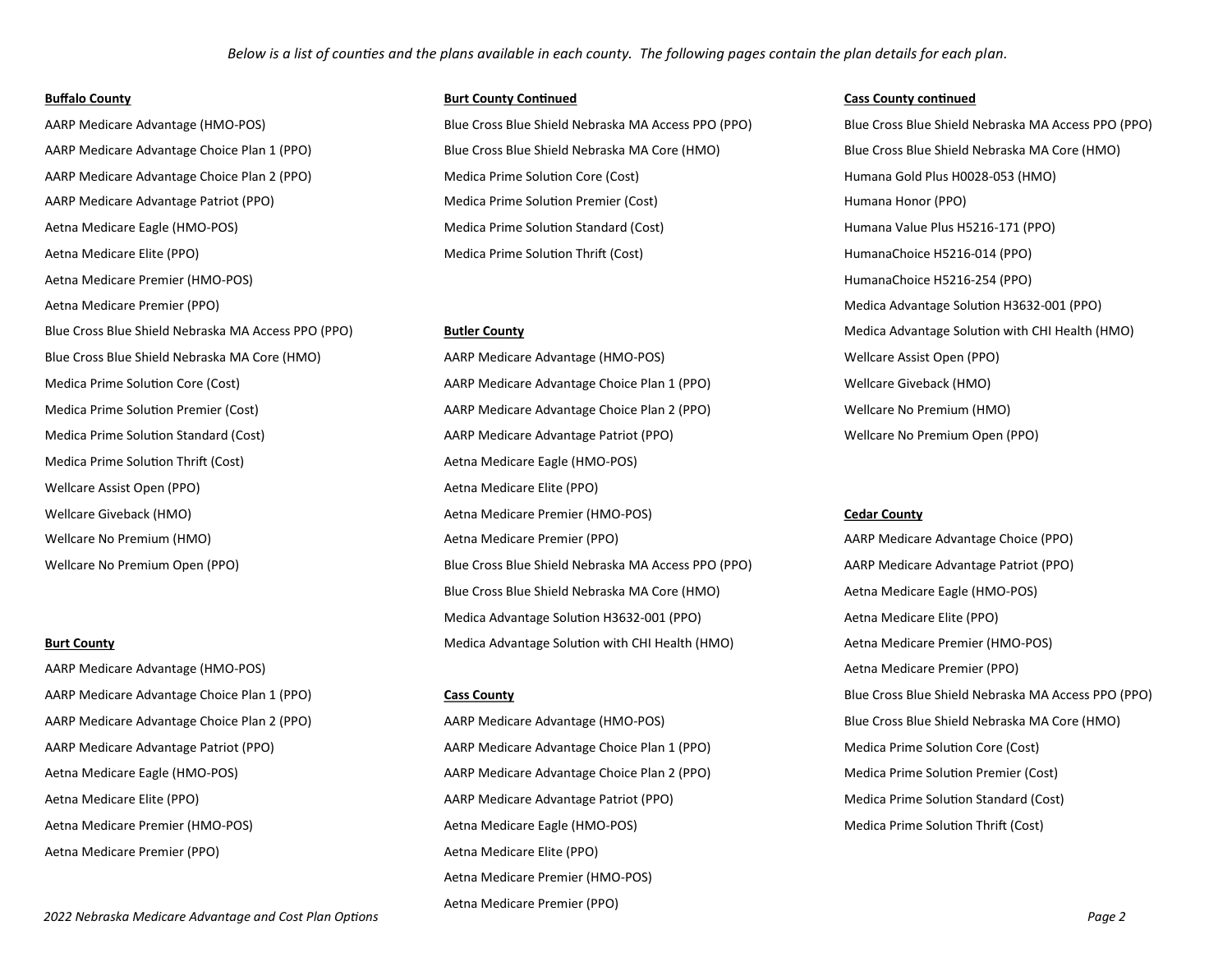Blue Cross Blue Shield Nebraska MA Access PPO (PPO) Wellcare Giveback (HMO) Blue Cross Blue Shield Nebraska MA Access PPO (PPO) Blue Cross Blue Shield Nebraska MA Core (HMO) Wellcare No Premium (HMO) Blue Cross Blue Shield Nebraska MA Core (HMO)

Aetna Medicare Eagle (HMO-POS) and the second term in the solution Premier (Cost) and Medica Prime Solution Premier (Cost) Aetna Medicare Elite (PPO) **Cummings County Cummings County Cummings County** Medica Prime Solution Standard (Cost) Aetna Medicare Premier (HMO-POS) **AARP Medicare Advantage (HMO-POS)** Medica Prime Solution Thrift (Cost) ARRP Medicare Advantage (HMO-POS) Aetna Medicare Premier (PPO) and the Choicare Advantage Choice Plan 1 (PPO) and the Medicare Assist Open (PPO) Blue Cross Blue Shield Nebraska MA Access PPO (PPO)  $A$ ARP Medicare Advantage Choice Plan 2 (PPO) Wellcare Giveback (HMO) Blue Cross Blue Shield Nebraska MA Core (HMO) **AARP Medicare Advantage Patriot (PPO)** Wellcare No Premium (HMO) **Wellcare No Premium (HMO)** Medica Prime Solution Core (Cost) The Solution Core (Cost) Aetna Medicare Eagle (HMO-POS) Wellcare No Premium Open (PPO) Medica Prime Solution Premier (Cost) Medicare Elite (PPO) Medica Prime Solution Standard (Cost) Aetna Medicare Premier (HMO-POS) Medica Prime Solution Thrift (Cost) Aetna Medicare Premier (PPO) Wellcare Assist Open (PPO)

AARP Medicare Advantage (HMO-POS) Medica Prime Solution Thrift (Cost) **Cheyenne County Cheyenne County Cheyenne County Cheyenne County AARP** Medicare Advantage Choice Plan 1 (PPO) Medica Prime Solution Core (Cost) **AARP Medicare Advantage Choice Plan 2 (PPO) Custer County Custer County** Medica Prime Solution Premier (Cost) AARP Medicare Advantage Patriot (PPO) AARP Medicare Advantage (HMO-POS) Medica Prime Solution Standard (Cost)  $\blacksquare$  Aetna Medicare Eagle (HMO-POS)  $\blacksquare$  AARP Medicare Advantage Choice Plan 1 (PPO) Medica Prime Solution Thrift (Cost)  $\blacksquare$  Aetna Medicare Elite (PPO)  $\blacksquare$  AARP Medicare Advantage Choice Plan 2 (PPO) UnitedHealthcare MedicareDirect Patriot (PFFS) Aetna Medicare Premier (HMO-POS) AARP Medicare Advantage Patriot (PPO) UnitedHealthcare MedicareDirect Rx (PFFS)  $\blacksquare$  Aetna Medicare Premier (PPO)  $\blacksquare$  Aetna Medicare Eagle (HMO-POS) Blue Cross Blue Shield Nebraska MA Access PPO (PPO) Aetna Medicare Elite (PPO) **Clay County Clay County Blue Cross Blue Cross Blue Shield Nebraska MA Core (HMO) Aetna Medicare Premier (HMO-POS)** AARP Medicare Advantage (HMO-POS) Medicare Medica Prime Solution Core (Cost) Aetna Medicare Premier (PPO) Aetna Medicare Premier (PPO) AARP Medicare Advantage Choice Plan 1 (PPO) Medica Prime Solution Premier (Cost) Blue Cross Blue Shield Nebraska MA Access PPO (PPO) AARP Medicare Advantage Choice Plan 2 (PPO) Medica Prime Solution Standard (Cost) Blue Cross Blue Shield Nebraska MA Core (HMO) AARP Medicare Advantage Patriot (PPO) **Medica Prime Solution Thrift (Cost)** Medica Prime Solution Core (Cost)

## **Chase County Clay County continued Cumming County continued**

Wellcare No Premium Open (PPO) Medica Prime Solution Core (Cost) **Cherry County** Medica Prime Solution Premier (Cost) No plans available in Cherry County **Colfax County Colfax County Colfax County Colfax County Colfax County Colfax County Colfax County Colfax County Colfax County Colfax County Colfax County Colfax Co**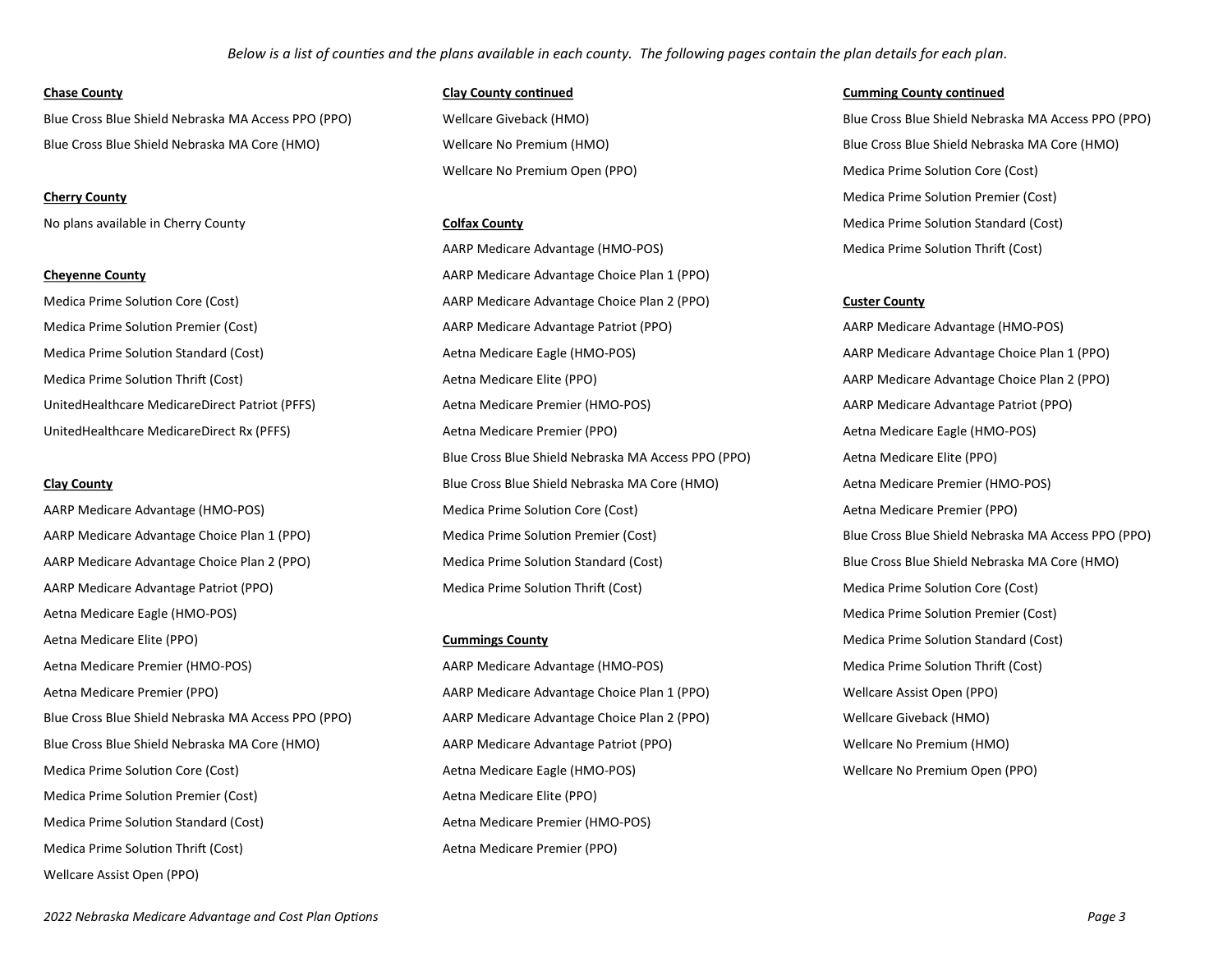Aetna Medicare Elite (PPO) **Dixon County** Wellcare Assist Open (PPO) Aetna Medicare Premier (HMO-POS) and the Medicare Advantage Choice (PPO) and the Medicare Giveback (HMO) ARRP Medicare Advantage Choice (PPO) and the Wellcare Giveback (HMO) Humana Honor (PPO) Aetna Medicare Elite (PPO)

Medica Prime Solution Core (Cost) **Details and Content Content Content Content Content Content Content Content Content Content Content Content Content Content Content Content Content Content Content Content Content Content** 

AARP Medicare Advantage Choice (PPO) Blue Cross Blue Shield Nebraska MA Access PPO (PPO) HumanaChoice H5216-254 (PPO) AARP Medicare Advantage Patriot (PPO) entitled and the Cross Blue Cross Blue Shield Nebraska MA Core (HMO) and Medica Advantage Solution H3632-001 (PPO)

Aetna Medicare Premier (PPO) and the Medicare Advantage Patriot (PPO) and the Medicare No Premium (HMO) example the Medicare Advantage Patriot (PPO) and the Wellcare No Premium (HMO) Humana Gold Plus H0028-053 (HMO) **Authority Actional Medicare Eagle (HMO-POS**) **Aetha Medicare No Premium Open (PPO)** Mellcare No Premium Open (PPO) HumanaChoice H5216-254 (PPO) **Aetna Medicare Premier (HMO-POS) County Douglas County Douglas County Douglas County** Medica Prime Solution Core (Cost) **Actrica Actrica Medicare Premier (PPO)** AARP Medicare Advantage (HMO-POS) Medica Prime Solution Thrift (Cost) Medica Prime Solution Standard (Cost) AARP Medicare Advantage Patriot (PPO) Medica Prime Solution Thrift (Cost) And Actributed Aetna Medicare Eagle (HMO-POS)

Medica Prime Solution Premier (Cost)  $A$ ARP Medicare Advantage (HMO-POS)  $A$ etna Medicare Premier (PPO) Medica Prime Solution Standard (Cost) Medicare Advantage Choice Plan 1 (PPO) Aetna Medicare Prime (HMO-POS) AARP Medicare Advantage Patriot (PPO) Blue Cross Blue Shield Nebraska MA Core (HMO) Dawson County **Agent County** Aetna Medicare Eagle (HMO-POS) **Active Active Active Active Active Active Active Active Active Active Active Active Active Active Active Active Active Active Active Active Active Active Active** Blue Cross Blue Shield Nebraska MA Access PPO (PPO)  $\blacksquare$  Aetna Medicare Elite (PPO)  $\blacksquare$  Humana Honor (PPO) Blue Cross Blue Shield Nebraska MA Core (HMO) **Aetna Medicare Premier (HMO-POS)** HumanaChoice H5216-014 (PPO) UnitedHealthcare MedicareDirect Patriot (PFFS)  $\blacksquare$  Aetna Medicare Premier (PPO)  $\blacksquare$  HumanaChoice H5216-254 (PPO) UnitedHealthcare MedicareDirect Rx (PFFS) Blue Cross Blue Shield Nebraska MA Access PPO (PPO) Medica Advantage Solution H3632-001 (PPO) Wellcare Assist Open (PPO) **Blue Cross Blue Shield Nebraska MA Core (HMO)** Medica Advantage Solution with CHI Health (HMO) Wellcare Giveback (HMO) **Humana Gold Plus H0028-053 (HMO)** Mellcare Assist Open (PPO) Wellcare Assist Open (PPO) Wellcare No Premium (HMO) **Humana Honor (PPO)** (PPO) **Wellcare Giveback (HMO)** Wellcare Giveback (HMO) Wellcare No Premium Open (PPO) The Mumana Value Plus H5216-171 (PPO) Nellcare No Premium (HMO) Wellcare No Premium (HMO) HumanaChoice H5216-014 (PPO) Wellcare No Premium Open (PPO)

## **Dakota County Deuel County Dodge County continued**

Aetna Medicare Eagle (HMO-POS) and the Medica Advantage Solution with CHI Health (HMO)

Medica Prime Solution Premier (Cost) Medica Prime Solution Core (Cost) AARP Medicare Advantage Choice Plan 1 (PPO) Medica Prime Solution Standard (Cost) Medica Prime Solution Premier (Cost) AARP Medicare Advantage Choice Plan 2 (PPO) **Dawes County Aetna Medicare Elite (PPO) Dawes County Aetna Medicare Elite (PPO)** Medica Prime Solution Thrift (Cost) **AARP Medicare Advantage Choice Plan 2 (PPO)** Blue Cross Blue Shield Nebraska MA Access PPO (PPO)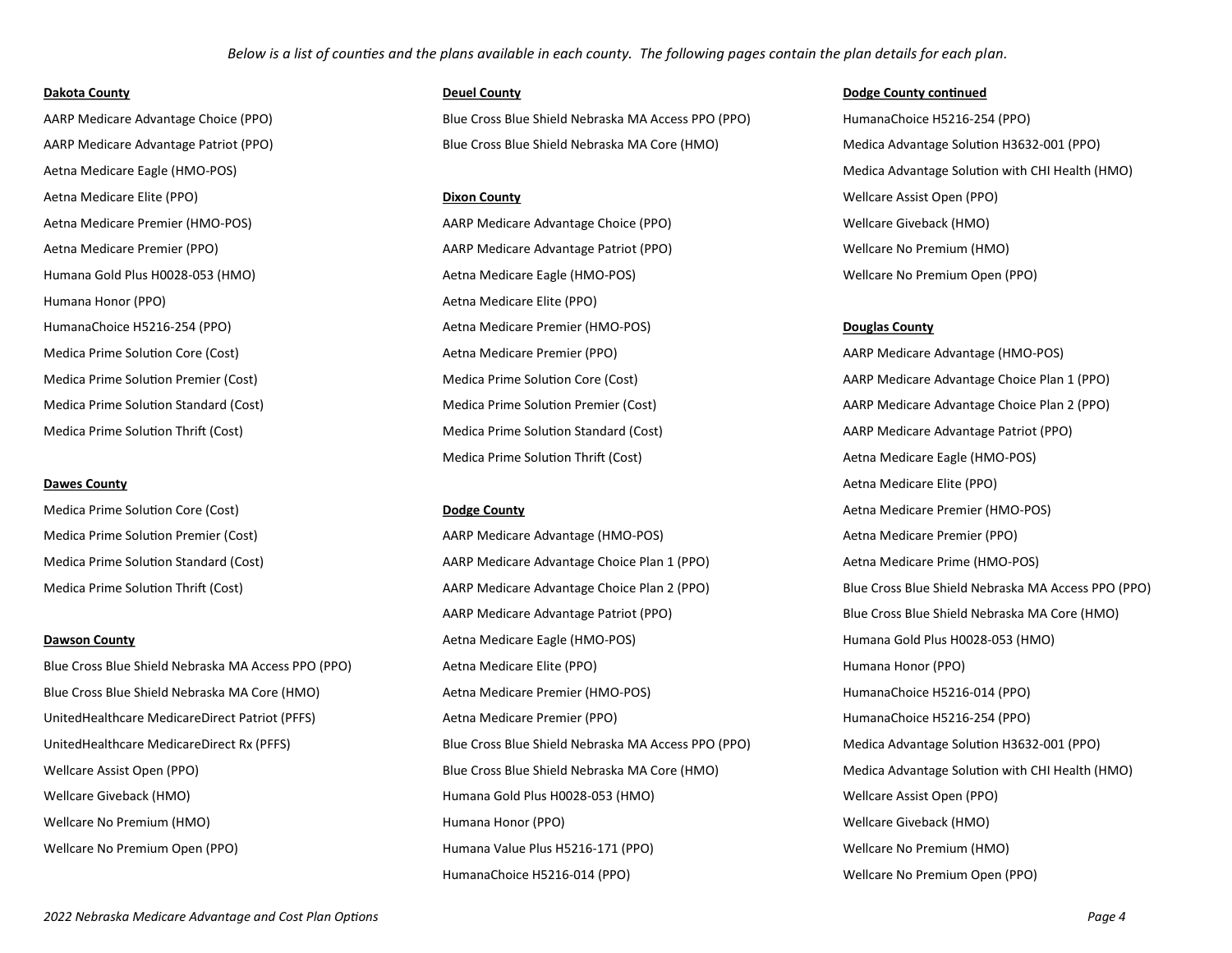Blue Cross Blue Shield Nebraska MA Access PPO (PPO) Medica Prime Solution Core (Cost) Medica Prime Solution Standard (Cost) Blue Cross Blue Shield Nebraska MA Core (HMO) Medica Prime Solution Premier (Cost) Medica Prime Solution Thrift (Cost)

AARP Medicare Advantage Choice Plan 1 (PPO) Wellcare Giveback (HMO) AARP Medicare Advantage Choice Plan 1 (PPO) AARP Medicare Advantage Choice Plan 2 (PPO) Wellcare No Premium (HMO) AARP Medicare Advantage Choice Plan 2 (PPO) AARP Medicare Advantage Patriot (PPO) Wellcare No Premium Open (PPO) AARP Medicare Advantage Patriot (PPO) Aetna Medicare Eagle (HMO-POS) and a series and a series are a series and a series and are series and a series and a series and a series and a series and a series are series and a series and a series are series and a serie Aetna Medicare Elite (PPO) **Frontier County Frontier County Aetna Medicare Elite (PPO)** Aetna Medicare Elite (PPO) Wellcare No Premium (HMO) **Medica Prime Solution Thrift (Cost)** Medica Prime Solution Thrift (Cost) Wellcare No Premium Open (PPO) **Furnas County** Wellcare Assist Open (PPO)

Aetna Medicare Elite (PPO) and Aetna Medicare Premier (PPO) and Aetna Medicare Premier (PPO) Blue Cross Blue Shield Nebraska MA Core (HMO) Medica Prime Solution Premier (Cost)

## **Dundy County Franklin County continued Furnas County continued**

Medica Prime Solution Standard (Cost) **Fillmore County Gage County Medica Prime Solution Thrift (Cost) Gage County** AARP Medicare Advantage (HMO-POS) **Wellcare Assist Open (PPO)** AARP Medicare Advantage (HMO-POS)

Aetna Medicare Premier (HMO-POS) Aetna Medicare Eagle (HMO-POS) Aetna Medicare Premier (HMO-POS) Aetna Medicare Premier (PPO) and Aetna Medicare Elite (PPO) and Aetna Medicare Premier (PPO) and Aetna Medicare Premier (PPO) Blue Cross Blue Shield Nebraska MA Access PPO (PPO) and Aetha Medicare Premier (HMO-POS) Blue Cross Blue Cross Blue Shield Nebraska MA Access PPO (PPO) Blue Cross Blue Shield Nebraska MA Core (HMO) **Aetna Medicare Premier (PPO)** Blue Cross Blue Shield Nebraska MA Core (HMO) **Blue Cross Blue Shield Nebraska MA Core (HMO**) Medica Prime Solution Core (Cost) **Blue Cross Blue Cross Blue Shield Nebraska MA Access PPO (PPO)** Humana Gold Plus H0028-053 (HMO) Medica Prime Solution Premier (Cost) The Solution Premier (Cost) Blue Cross Blue Shield Nebraska MA Core (HMO) Humana Honor (PPO) Medica Prime Solution Standard (Cost) The Medica Prime Solution Core (Cost) The Medica Prime Solution Core (Cost) Medica Prime Solution Thrift (Cost) **Medica Prime Solution Premier (Cost)** Medica Prime Solution Core (Cost) Medica Prime Solution Core (Cost) Wellcare Assist Open (PPO) **Medica Prime Solution Standard (Cost)** Medica Prime Solution Premier (Cost) Medica Prime Solution Premier (Cost) Wellcare Giveback (HMO) Medicare Medica Prime Solution Thrift (Cost) Medica Prime Solution Standard (Cost)

Aetna Medicare Eagle (HMO-POS) Medicare Giveback (HMO) **Franklin County Aetha Medicare Elite (PPO) Atta Agencies Active Active Active Active Active Active Active Active Active Active Active Active Active Active Active Active Active Active Active Active Active Active Active** Aetna Medicare Eagle (HMO-POS) **Aetna Medicare Premier (HMO-POS)** and Medicare Premier (HMO-POS) **Aetna Medicare No Premium Open (PPO)** Aetna Medicare Premier (HMO-POS) Blue Cross Blue Shield Nebraska MA Access PPO (PPO) **Garden County** Aetna Medicare Premier (PPO) **Blue Shield Nebraska MA Core (HMO)** Blue Cross Blue Shield Nebraska MA Access PPO (PPO) Blue Cross Blue Shield Nebraska MA Access PPO (PPO) Medica Prime Solution Core (Cost) Blue Cross Blue Cross Blue Shield Nebraska MA Core (HMO)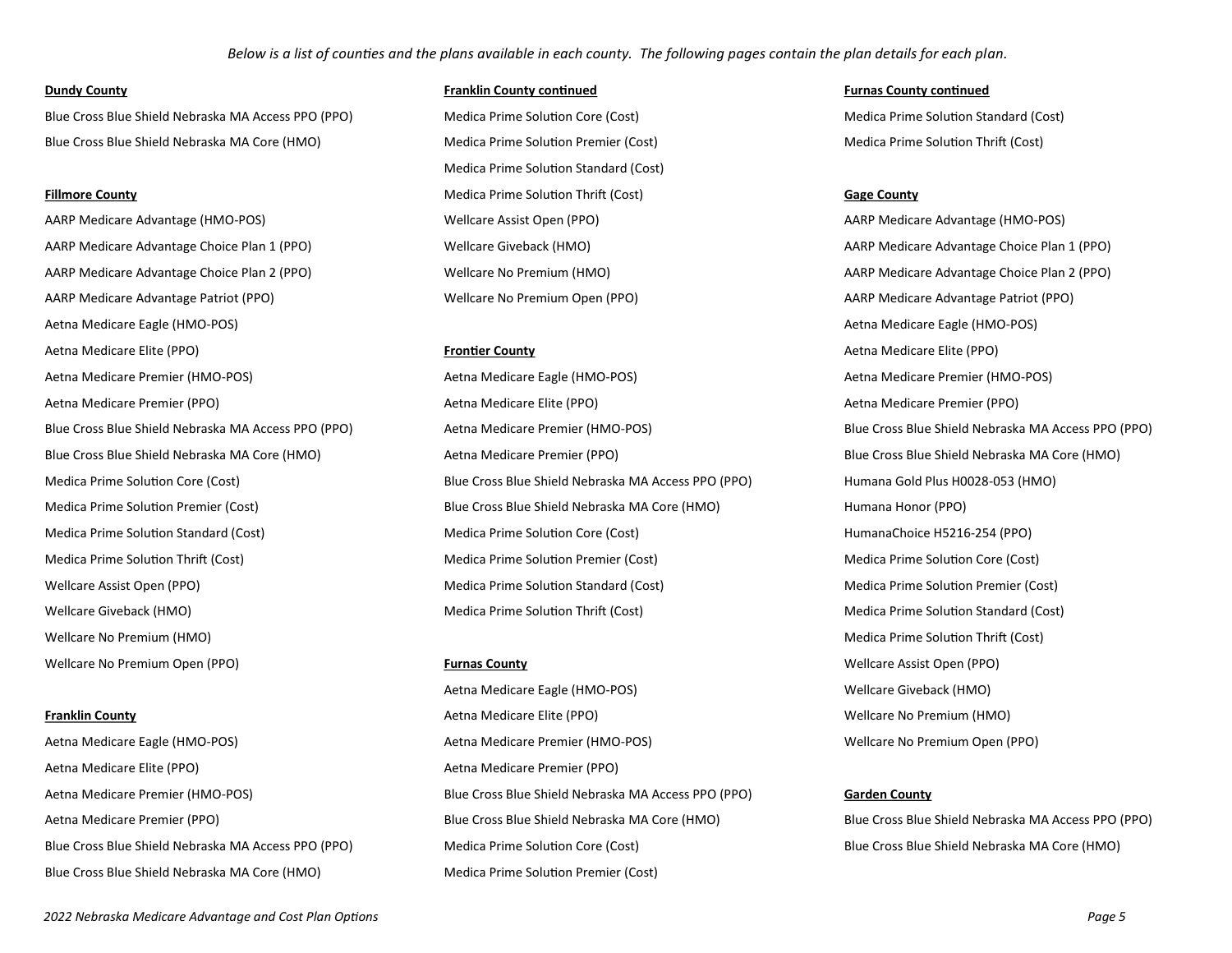Medica Prime Solution Core (Cost) Aetna Medicare Premier (HMO-POS)

Blue Cross Blue Shield Nebraska MA Access PPO (PPO) Medica Prime Solution Standard (Cost) Blue Cross Blue Shield Nebraska MA Access PPO (PPO) Blue Cross Blue Shield Nebraska MA Core (HMO) **Medica Prime Solution Thrift (Cost)** Blue Cross Blue Cross Blue Shield Nebraska MA Core (HMO)

Aetna Medicare Eagle (HMO-POS) Aetna Medicare Eagle (HMO-POS) AARP Medicare Advantage (HMO-POS) Aetna Medicare Elite (PPO) and Aetna Medicare Elite (PPO) and AARP Medicare Advantage Choice Plan 1 (PPO) AARP Medicare Advantage Choice Plan 1 (PPO) Aetna Medicare Premier (HMO-POS) Aetna Medicare Premier (HMO-POS) AARP Medicare Advantage Choice Plan 2 (PPO) Aetna Medicare Premier (PPO) Aetna Medicare Premier (PPO) AARP Medicare Advantage Patriot (PPO) Blue Cross Blue Shield Nebraska MA Access PPO (PPO) Blue Cross Blue Shield Nebraska MA Access PPO (PPO) Aetna Medicare Eagle (HMO-POS) Blue Cross Blue Shield Nebraska MA Core (HMO) Blue Cross Blue Cross Blue Shield Nebraska MA Core (HMO) Aetna Medicare Elite (PPO) Medica Prime Solution Core (Cost) **Medica Prime Solution Core (Cost)** Aetna Medicare Premier (HMO-POS) Medica Prime Solution Premier (Cost) Medica Prime Solution Premier (Cost) Aetna Medicare Premier (PPO) Medica Prime Solution Standard (Cost) Medica Prime Solution Standard (Cost) Blue Cross Blue Shield Nebraska MA Access PPO (PPO) Medica Prime Solution Thrift (Cost) **Medica Prime Solution Thrift (Cost)** Blue Cross Blue Shield Nebraska MA Core (HMO)

Aetna Medicare Elite (PPO) **AARP Medicare Advantage Choice Plan 1 (PPO)** Medica Prime Solution Thrift (Cost) Aetna Medicare Premier (HMO-POS) AARP Medicare Advantage Choice Plan 2 (PPO) Wellcare Assist Open (PPO) Aetna Medicare Premier (PPO) AARP Medicare Advantage Patriot (PPO) Wellcare Giveback (HMO) Blue Cross Blue Shield Nebraska MA Access PPO (PPO) **Aetna Medicare Eagle (HMO-POS)** Wellcare No Premium (HMO) POS Blue Cross Blue Shield Nebraska MA Core (HMO) **Aetna Medicare Elite (PPO)** Medicare No Premium Open (PPO) **Wellcare No Premium Open (PPO)** Medica Prime Solution Premier (Cost) **Aetna Medicare Premier (PPO) Harlan County Harlan County Harlan County** Medica Prime Solution Standard (Cost) **Blue Cross Blue Shield Nebraska MA Access PPO (PPO)** Aetna Medicare Eagle (HMO-POS) Medica Prime Solution Thrift (Cost) **Blue Cross Blue Shield Nebraska MA Core (HMO)** Aetna Medicare Elite (PPO) Medica Prime Solution Core (Cost) Aetna Medicare Premier (HMO-POS) **Grant County Medica Prime Solution Premier (Cost)** Aetna Medicare Premier (PPO) Wellcare Assist Open (PPO) Medica Prime Solution Core (Cost) Wellcare Giveback (HMO) Medica Prime Solution Premier (Cost) Wellcare No Premium (HMO) Medica Prime Solution Standard (Cost) Wellcare No Premium Open (PPO) Medica Prime Solution Thrift (Cost)

## **Garfield County Greeley County Hamilton County**

Medica Prime Solution Core (Cost) **Gosper County Hall County Hall County Hall County Hall County Medica Prime Solution Premier (Cost)** Aetna Medicare Eagle (HMO-POS) **ARRE Medicare Advantage (HMO-POS)** Medica Prime Solution Standard (Cost)

*more on next page*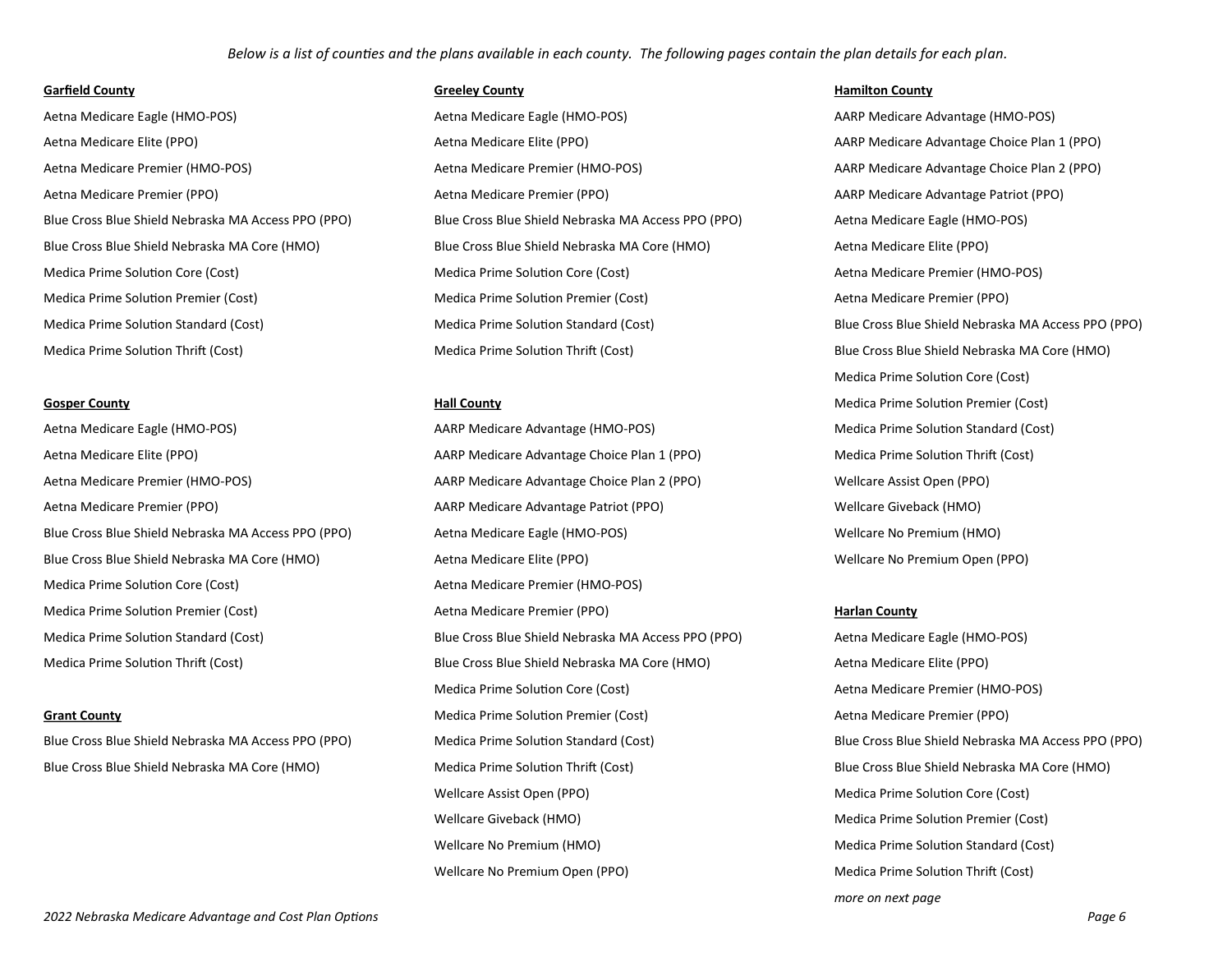Blue Cross Blue Shield Nebraska MA Access PPO (PPO)  $\blacksquare$  Aetna Medicare Premier (HMO-POS) Medica Prime Solution Thrift (Cost) Blue Cross Blue Shield Nebraska MA Core (HMO) **Aetna Medicare Premier (PPO)** Mellcare Assist Open (PPO)

Blue Cross Blue Shield Nebraska MA Access PPO (PPO) Medica Prime Solution Core (Cost) Wellcare No Premium Open (PPO) Blue Cross Blue Shield Nebraska MA Core (HMO) Medica Prime Solution Premier (Cost) Controlled Medicare MedicareDirect Patriot (PFFS)

Aetna Medicare Elite (PPO) New Agreem Communication (HMO) Wellcare Giveback (HMO) AARP Medicare Advantage (HMO-POS) Aetna Medicare Premier (HMO-POS) Wellcare No Premium (HMO) AARP Medicare Advantage Choice Plan 1 (PPO) Aetna Medicare Premier (PPO) Wellcare No Premium Open (PPO) AARP Medicare Advantage Choice Plan 2 (PPO) Blue Cross Blue Shield Nebraska MA Access PPO (PPO) and the state of the state of the state and the state of the state of the state of the state of the state of the state of the state of the state of the state of the state Blue Cross Blue Shield Nebraska MA Core (HMO) **Jefferson County Jefferson County** Aetha Medicare Eagle (HMO-POS) Medica Prime Solution Core (Cost) The Solution Core (Cost) and Medicare Advantage (HMO-POS) Aetna Medicare Elite (PPO) Medica Prime Solution Premier (Cost)  $\blacksquare$  AARP Medicare Advantage Choice Plan 1 (PPO)  $\blacksquare$  Aetna Medicare Premier (HMO-POS) Medica Prime Solution Standard (Cost)  $A$ ARP Medicare Advantage Choice Plan 2 (PPO)  $A$ etna Medicare Premier (PPO) Medica Prime Solution Thrift (Cost) **AARP Medicare Advantage Patriot (PPO)** Blue Cross Blue Shield Nebraska MA Access PPO (PPO)

Wellcare Assist Open (PPO) **Blue Cross Blue Cross Blue Shield Nebraska MA Access PPO (PPO)** Aetna Medicare Eagle (HMO-POS) Wellcare Giveback (HMO) **Blue Cross Blue Shield Nebraska MA Core (HMO)** Aetna Medicare Elite (PPO) Wellcare No Premium (HMO) **Notair Constant Constant United** UnitedHealthcare MedicareDirect Patriot (PFFS) Aetna Medicare Premier (HMO-POS) Wellcare No Premium Open (PPO) The UnitedHealthcare MedicareDirect Rx (PFFS) Number 2014 Aetna Medicare Premier (PPO)

Aetna Medicare Premier (PPO) AARP Medicare Advantage (HMO-POS) Humana Gold Plus H0028-053 (HMO) Medica Prime Solution Core (Cost) AARP Medicare Advantage Choice Plan 1 (PPO) Humana Honor (PPO) Medica Prime Solution Premier (Cost)  $\blacksquare$  AARP Medicare Advantage Choice Plan 2 (PPO) HumanaChoice H5216-254 (PPO) Medica Prime Solution Thrift (Cost) **AARP Medicare Advantage Patriot (PPO)** Medica Prime Solution Core (Cost) Aetna Medicare Eagle (HMO-POS) Medica Prime Solution Premier (Cost) **Hayes County Alternal Action Action Action Action Action** Aetna Medicare Elite (PPO) **Alternal Action Standard (Action Standard (Cost) A** And **Action** Action Standard (Cost) Blue Cross Blue Shield Nebraska MA Access PPO (PPO) Wellcare Giveback (HMO) **Hitchcock County Example 2 County** Blue Cross Blue Cross Blue Shield Nebraska MA Core (HMO) Wellcare No Premium (HMO) Medica Prime Solution Standard (Cost) UnitedHealthcare MedicareDirect Rx (PFFS) **Holt County Medica Prime Solution Thrift (Cost) Medica Prime Solution Thrift (Cost)** Aetna Medicare Eagle (HMO-POS) Wellcare Assist Open (PPO) **Johnson County**

### **Harlan County continued Hooker County Jefferson County continued**

Aetna Medicare Elite (PPO) **Blue Cross Blue Shield Nebraska MA Access PPO (PPO)** Blue Cross Blue Shield Nebraska MA Access PPO (PPO) Aetna Medicare Premier (HMO) **Howard County Howard County Blue Cross Blue Cross Blue Shield Nebraska MA Core (HMO)**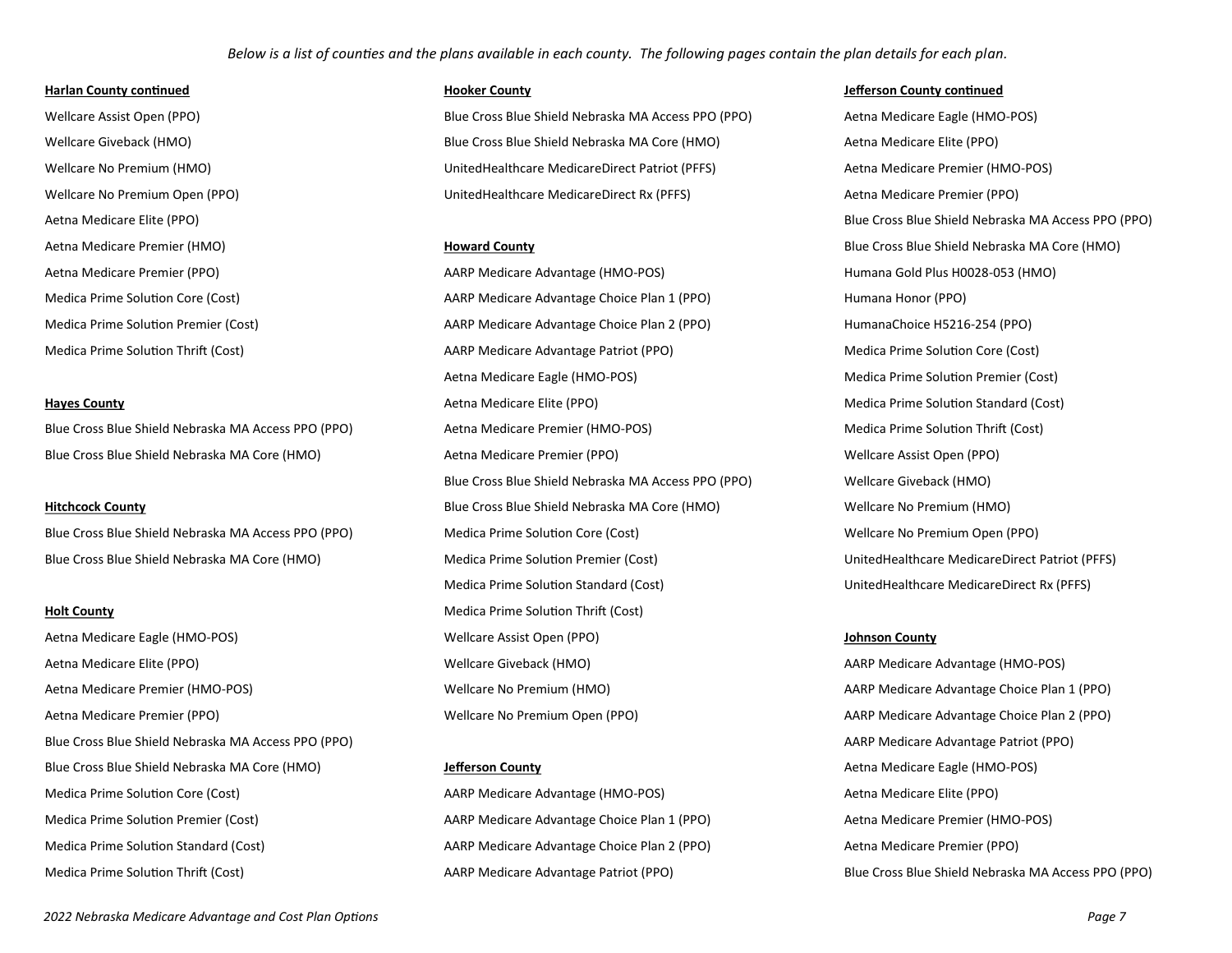## **Johnson County continued Keith County Keith County Keith County Keith County Keith County Knox County continued**

Medica Prime Solution Thrift (Cost) Medicare Assist Open (PPO)

AARP Medicare Advantage Choice Plan 1 (PPO) Medica Prime Solution Standard (Cost) Aetna Medicare Premier (HMO-POS) AARP Medicare Advantage Choice Plan 2 (PPO) Medica Prime Solution Thrift (Cost) Aetna Medicare Premier (PPO) Medicare Premier (PPO) AARP Medicare Advantage Patriot (PPO) UnitedHealthcare MedicareDirect Patriot (PFFS) Blue Cross Blue Shield Nebraska MA Access PPO (PPO) Aetna Medicare Eagle (HMO-POS) UnitedHealthcare MedicareDirect Rx (PFFS) Blue Cross Blue Shield Nebraska MA Core (HMO) Aetna Medicare Elite (PPO) **According to the Controller Controller Controller Controller Controller Controller Controller Controller Controller Controller Controller Controller Controller Controller Controller Controller C** Aetna Medicare Premier (HMO-POS) *Kimball County* **Medicare Premier (HMO-POS) Research County Kimball County Humana Honor (PPO) Research County Research County Research County Research County Research Count** Aetna Medicare Premier (PPO) No plans in Kimball County No plans in Kimball County Humana Value Plus H5216-171 (PPO) Blue Cross Blue Shield Nebraska MA Access PPO (PPO) **HumanaChoice H5216-014** (PPO) Blue Cross Blue Shield Nebraska MA Core (HMO) **Knox County Knox County Knox County HumanaChoice H5216-254 (PPO)** Medica Prime Solution Core (Cost)  $AAPP$  Medicare Advantage Choice (PPO)  $M$  Medica Advantage Solution H3632-001 (PPO) Medica Prime Solution Premier (Cost) AARP Medicare Advantage Patriot (PPO) Medica Advantage Solution with CHI Health (HMO) Medica Prime Solution Standard (Cost)  $\blacksquare$  Aetna Medicare Eagle (HMO-POS)  $\blacksquare$  Wellcare Assist Open (PPO) Medica Prime Solution Thrift (Cost)  $\blacksquare$  Aetna Medicare Elite (PPO)  $\blacksquare$  Wellcare Giveback (HMO) Wellcare Assist Open (PPO)  $\blacksquare$  Aetna Medicare Premier (HMO-POS)  $\blacksquare$  Wellcare No Premium (HMO) Wellcare Giveback (HMO) **Aetha Medicare Premier (PPO)** Aetna Medicare Premier (PPO) Wellcare No Premium Open (PPO) Wellcare No Premium (HMO) Blue Cross Blue Shield Nebraska MA Access PPO (PPO) Wellcare No Premium Open (PPO) The Shield Nebraska MA Core (HMO) Blue Cross Blue Shield Nebraska MA Core (HMO)

Blue Cross Blue Shield Nebraska MA Core (HMO) Blue Cross Blue Shield Nebraska MA Access PPO (PPO) Medica Prime Solution Core (Cost) Medica Prime Solution Core (Cost) **Blue Cross Blue Shield Nebraska MA Core (HMO)** Medica Prime Solution Premier (Cost) Medica Prime Solution Premier (Cost) UnitedHealthcare MedicareDirect Patriot (PFFS) Medica Prime Solution Standard (Cost) Medica Prime Solution Standard (Cost) UnitedHealthcare MedicareDirect Rx (PFFS) Medica Prime Solution Thrift (Cost) Wellcare Assist Open (PPO) Wellcare Giveback (HMO) **Lancaster County** Wellcare Giveback (HMO) **Wellcare Mondust Advantage (HMO-POS)** Wellcare No Premium (HMO) **AARP Medicare Advantage (HMO-POS**)

Kearney County **Medica Prime Solution Core (Cost)** Aetna Medicare Eagle (HMO-POS) AARP Medicare Advantage (HMO-POS) and the Medica Prime Solution Premier (Cost) and the Medicare Elite (PPO) Aetna Medicare Elite (PPO)

Wellcare No Premium (HMO) **Wellcare No Premium Open (PPO)** and the matter of the AARP Medicare Advantage Choice Plan 1 (PPO) Wellcare No Premium Open (PPO) AARP Medicare Advantage Choice Plan 2 (PPO) **Keya Paha County Keya Paha County AARP Medicare Advantage Patriot (PPO)**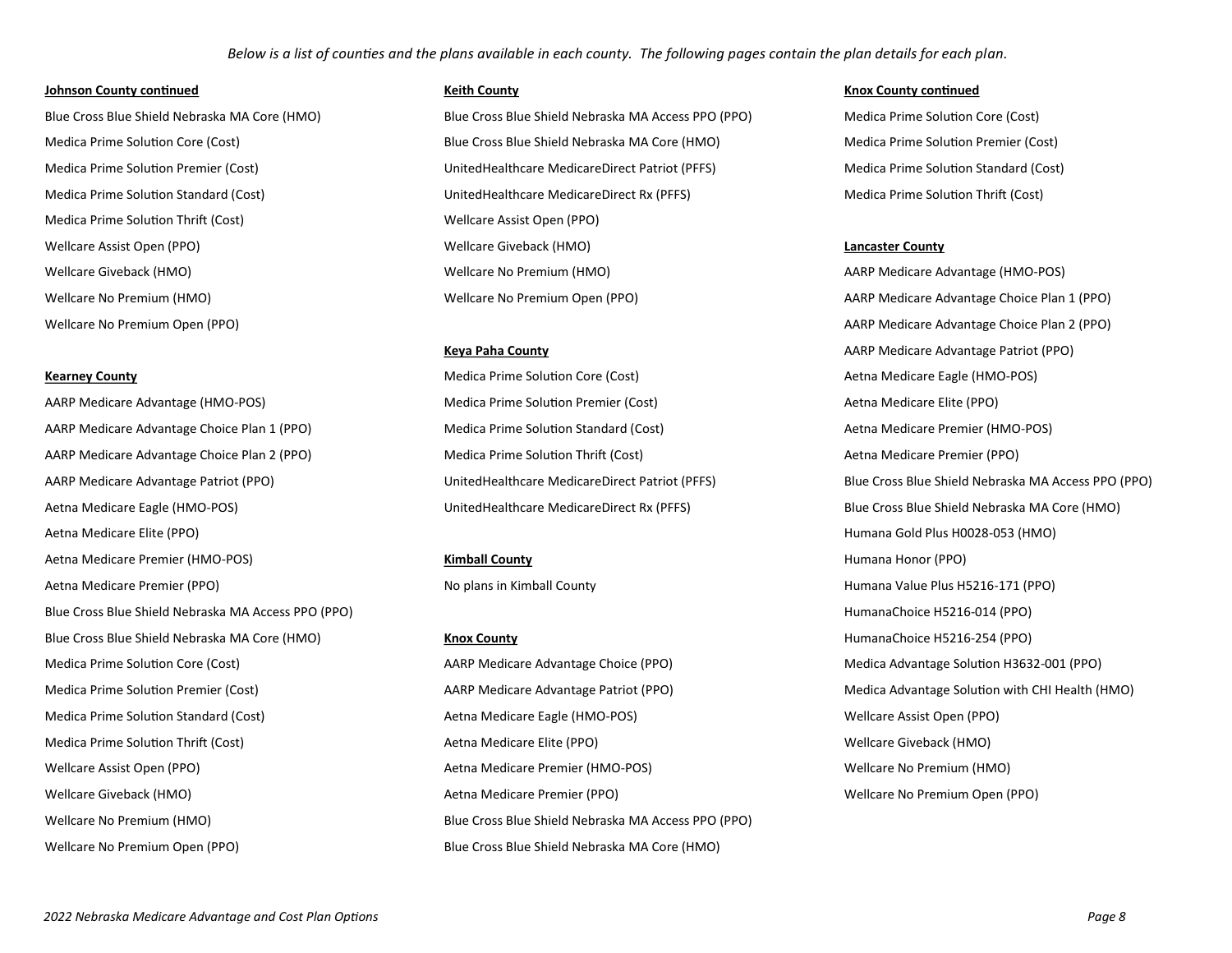Blue Cross Blue Shield Nebraska MA Access PPO (PPO) Blue Cross Blue Shield Nebraska MA Access PPO (PPO) UnitedHealthcare MedicareDirect Patriot (PFFS) Blue Cross Blue Shield Nebraska MA Core (HMO) Blue Cross Blue Shield Nebraska MA Core (HMO) UnitedHealthcare MedicareDirect Rx (PFFS) Wellcare Assist Open (PPO) Medica Prime Solution Core (Cost) Wellcare Giveback (HMO) **Medica Prime Solution Premier (Cost)** Medica Prime Solution Premier (Cost) **Nance County** Wellcare No Premium (HMO) **Medica Prime Solution Standard (Cost)** Aetna Medicare Eagle (HMO-POS) Wellcare No Premium Open (PPO) **Medica Prime Solution Thrift (Cost)** Aetna Medicare Elite (PPO) Medicare Elite (PPO)

Blue Cross Blue Shield Nebraska MA Access PPO (PPO) Wellcare No Premium (HMO) Blue Cross Blue Shield Nebraska MA Access PPO (PPO) Blue Cross Blue Shield Nebraska MA Core (HMO) Wellcare No Premium Open (PPO) Blue Cross Blue Shield Nebraska MA Core (HMO) UnitedHealthcare MedicareDirect Patriot (PFFS) and the Medica Prime Solution Core (Cost) and Medica Prime Solution Core (Cost) UnitedHealthcare MedicareDirect Rx (PFFS) **McPherson County** Medica Prime Solution Premier (Cost)

Medica Prime Solution Core (Cost) and Solution Core (Cost) and Solution Core (HMO-POS) Aetna Medicare Eagle (HMO-POS) Medica Prime Solution Premier (Cost) **Merrick County Merrick County Medical Prime Solution Premier (Cost) Merrick County Merrick County Aetna Medicare Elite (PPO)** 

*2022 Nebraska Medicare Advantage and Cost Plan Options Page 9*

## **Lincoln County Madison County continued Morrill County**

Wellcare Assist Open (PPO)  $\overline{P}(P)$  Aetna Medicare Premier (HMO-POS) **Logan County Medicare Premier (PPO) Wellcare Giveback (HMO) Aetna Medicare Premier (PPO) Aetna Medicare Premier (PPO)** 

Blue Cross Blue Shield Nebraska MA Access PPO (PPO) Medica Prime Solution Standard (Cost) **Loup County Blue Cross Blue Cross Blue Shield Nebraska MA Core (HMO)** Medica Prime Solution Thrift (Cost) Blue Cross Blue Shield Nebraska MA Access PPO (PPO) UnitedHealthcare MedicareDirect Patriot (PFFS) Blue Cross Blue Shield Nebraska MA Core (HMO) UnitedHealthcare MedicareDirect Rx (PFFS) **Nemaha County**

Medica Prime Solution Standard (Cost)  $A$ ARP Medicare Advantage (HMO-POS)  $A$ etna Medicare Premier (HMO-POS) Medica Prime Solution Thrift (Cost) **Andrew AARP Medicare Advantage Choice Plan 1 (PPO)** Aetna Medicare Premier (PPO) AARP Medicare Advantage Choice Plan 2 (PPO) Blue Cross Blue Shield Nebraska MA Access PPO (PPO) **Madison County AARP Medicare Advantage Patriot (PPO)** Blue Cross Blue Shield Nebraska MA Core (HMO) AARP Medicare Advantage (HMO-POS) and the Actribution Core (Cost) Aetha Medicare Eagle (HMO-POS) and the Medica Prime Solution Core (Cost) AARP Medicare Advantage Choice Plan 1 (PPO) Aetna Medicare Elite (PPO) Medica Prime Solution Premier (Cost) AARP Medicare Advantage Choice Plan 2 (PPO)  $\blacksquare$  Aetna Medicare Premier (HMO-POS) Medica Prime Solution Standard (Cost) AARP Medicare Advantage Patriot (PPO) **Actrica Actribute Actricare Actricare Premier** (PPO) **Aetha Medicare Premier (PPO)** Medica Prime Solution Thrift (Cost) Aetna Medicare Eagle (HMO-POS) Blue Cross Blue Shield Nebraska MA Access PPO (PPO) Wellcare Assist Open (PPO) Aetna Medicare Elite (PPO) **Blue Cross Blue Cross Blue Shield Nebraska MA Core (HMO)** Wellcare Giveback (HMO) Aetna Medicare Premier (HMO-POS) and Medicare Prime Solution Core (Cost) and Medicare No Premium (HMO) And Medicare No Premium (HMO) Aetna Medicare Premier (PPO) **Medica Prime Solution Premier (Cost)** Medica Prime Solution Premier (Cost) Mellcare No Premium Open (PPO) Medica Prime Solution Standard (Cost) Medica Prime Solution Thrift (Cost)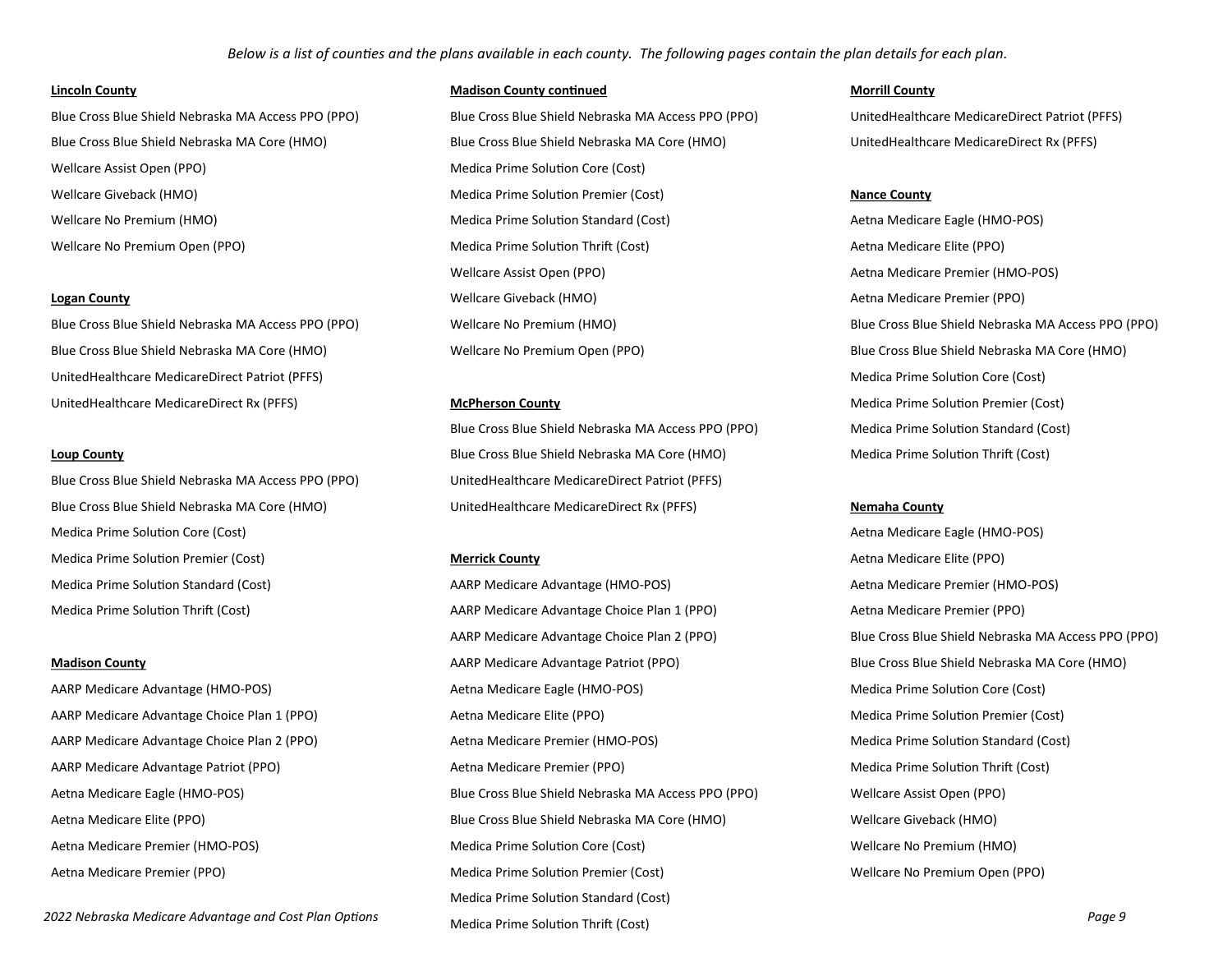AARP Medicare Advantage Choice Plan 1 (PPO) Medica Prime Solution Premier (Cost) Blue Cross Blue Shield Nebraska MA Core (HMO) AARP Medicare Advantage Choice Plan 2 (PPO) Medica Prime Solution Standard (Cost) UnitedHealthcare MedicareDirect Patriot (PFFS) AARP Medicare Advantage Patriot (PPO) Medica Prime Solution Thrift (Cost) UnitedHealthcare MedicareDirect Rx (PFFS) Aetna Medicare Eagle (HMO-POS) Wellcare Assist Open (PPO) Wellcare Assist Open (PPO) Aetna Medicare Elite (PPO) Wellcare Giveback (HMO) Wellcare Giveback (HMO) Aetna Medicare Premier (HMO-POS) Wellcare No Premium (HMO) Wellcare No Premium (HMO) Aetna Medicare Premier (PPO) Wellcare No Premium Open (PPO) Wellcare No Premium Open (PPO) Blue Cross Blue Shield Nebraska MA Access PPO (PPO) Blue Cross Blue Shield Nebraska MA Core (HMO) **Pawnee County Property Controlled Blue County** Phelps County Medica Prime Solution Core (Cost)  $A$ ARP Medicare Advantage (HMO-POS)  $A$ etna Medicare Eagle (HMO-POS) Medica Prime Solution Premier (Cost)  $A$ ARP Medicare Advantage Choice Plan 1 (PPO)  $A$ etna Medicare Elite (PPO) Medica Prime Solution Standard (Cost)  $A$ ARP Medicare Advantage Choice Plan 2 (PPO)  $A$ etna Medicare Premier (HMO-POS) Medica Prime Solution Thrift (Cost)  $A$ ARP Medicare Advantage Patriot (PPO)  $A$ etna Medicare Premier (PPO)

AARP Medicare Advantage Choice Plan 1 (PPO) Aetna Medicare Premier (PPO) Medica Prime Solution Premier (Cost) AARP Medicare Advantage Choice Plan 2 (PPO) Blue Cross Blue Shield Nebraska MA Access PPO (PPO) Medica Prime Solution Standard (Cost) AARP Medicare Advantage Patriot (PPO) Solution Thrift (Cost) Blue Cross Blue Shield Nebraska MA Core (HMO) Medica Prime Solution Thrift (Cost) Aetna Medicare Eagle (HMO-POS) Medica Prime Solution Core (Cost) Aetna Medicare Elite (PPO) **Medica Prime Solution Premier (Cost) Pierce County Pierce County Pierce County** Aetna Medicare Premier (HMO-POS) **Medica Prime Solution Standard (Cost)** AARP Medicare Advantage (HMO-POS) Aetna Medicare Premier (PPO) and Medica Prime Solution Thrift (Cost) and Medicare Advantage Choice Plan 1 (PPO) Blue Cross Blue Shield Nebraska MA Access PPO (PPO) Wellcare Assist Open (PPO) AARP Medicare Advantage Choice Plan 2 (PPO) Blue Cross Blue Shield Nebraska MA Core (HMO) **Mulle Cross And An And An Acceptacia** Cross Advantage Patriot (PPO) Humana Gold Plus H0028-053 (HMO) **Medicare No Premium (HMO)** Medicare No Premium (HMO) Aetna Medicare Eagle (HMO-POS) Humana Honor (PPO) The Controller Controller Medicare No Premium Open (PPO) Network and Medicare Elite (PPO) HumanaChoice H5216-254 (PPO) **Aetna Medicare Premier (HMO-POS**) **Aetna Medicare Premier (HMO-POS**)

## **Nuckolls County Otoe County Continued Perkins County**

**Otoe County Aetna Medicare Elite (PPO) Blue Cross Blue Shield Nebraska MA Core (HMO) Blue Cross Blue Shield Nebraska MA Core (HMO)** AARP Medicare Advantage (HMO-POS) **Authority Controller Active Advantage Advantage Cost** Aetna Medicare Premier (HMO-POS) **And Active Advantage (Cost)** Medica Prime Solution Core (Cost)

AARP Medicare Advantage (HMO-POS) Medica Prime Solution Core (Cost) Blue Cross Blue Cross Blue Shield Nebraska MA Access PPO (PPO)

Aetna Medicare Eagle (HMO-POS) Blue Cross Blue Shield Nebraska MA Access PPO (PPO)

Aetna Medicare Premier (PPO) *More on next page*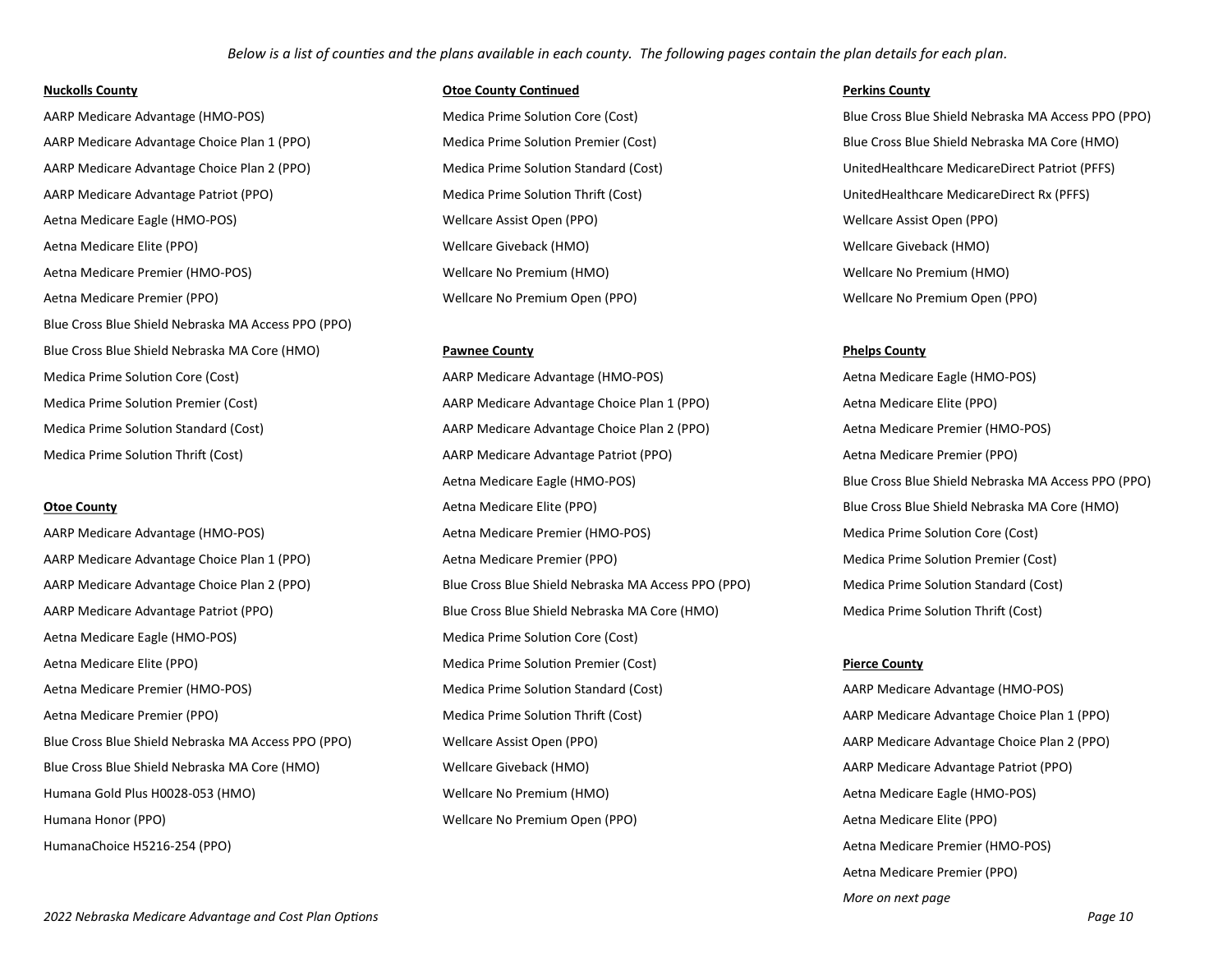Blue Cross Blue Shield Nebraska MA Access PPO (PPO) AARP Medicare Advantage Choice Plan 2 (PPO) Aetna Medicare Eagle (HMO-POS)

AARP Medicare Advantage (HMO-POS) and the state of the state of the state of the solution Thrift (Cost) and the solution Thrift (Cost) AARP Medicare Advantage Choice Plan 1 (PPO) **Red Willow County Red Willow County** Wellcare Assist Open (PPO) AARP Medicare Advantage Choice Plan 2 (PPO) Blue Cross Blue Shield Nebraska MA Access PPO (PPO) Wellcare Giveback (HMO) Aetna Medicare Eagle (HMO-POS) Wellcare No Premium Open (PPO) Aetna Medicare Elite (PPO) **Richardson County** Aetna Medicare Premier (HMO-POS) No plans available in Richardson County **Sarpy County** Sarpy County Aetna Medicare Premier (PPO) and the extension of the extension of the extension of the AARP Medicare Advantage (HMO-POS) Blue Cross Blue Shield Nebraska MA Access PPO (PPO) **Rock County Rock County Rock Access PO ALL ALL AND AARP Medicare Advantage Choice Plan 1 (PPO)** Blue Cross Blue Shield Nebraska MA Core (HMO) Medica Prime Solution Core (Cost) AARP Medicare Advantage Choice Plan 2 (PPO) Medica Prime Solution Core (Cost) Medica Prime Solution Premier (Cost) AARP Medicare Advantage Patriot (PPO) Medica Prime Solution Premier (Cost) The Medica Prime Solution Standard (Cost) and Aetna Medicare Eagle (HMO-POS) Medica Prime Solution Standard (Cost) **Medica Prime Solution Thrift (Cost)** Aetna Medicare Elite (PPO) Medica Prime Solution Thrift (Cost) and Solution Thrift (Cost) and Solution Thrift (Cost) and Aetna Medicare Premier (HMO-POS)

Blue Cross Blue Shield Nebraska MA Core (HMO) **ARRP Medicare Advantage Patriot (PPO)** Aetna Medicare Elite (PPO) Medica Prime Solution Core (Cost) **Action Cone Cone Action Cone Action** Aetha Medicare Eagle (HMO-POS) **Aetha Medicare Premier (HMO-POS)** Aetha Medicare Premier (HMO-POS) Medica Prime Solution Premier (Cost)  $\blacksquare$  Aetna Medicare Elite (PPO)  $\blacksquare$  Aetna Medicare Premier (PPO) Medica Prime Solution Standard (Cost) **Aetha Medicare Premier (HMO-POS)** Blue Cross Blue Shield Nebraska MA Access PPO (PPO) Medica Prime Solution Thrift (Cost)  $\blacksquare$  Aetna Medicare Premier (PPO) Blue Cross Blue Shield Nebraska MA Core (HMO) Wellcare Assist Open (PPO) **Blue Cross Blue Shield Nebraska MA Access PPO (PPO)** Humana Gold Plus H0028-053 (HMO) Wellcare Giveback (HMO) **Blue Cross Blue Shield Nebraska MA Core (HMO)** Humana Honor (PPO) Humana Honor (PPO) Wellcare No Premium (HMO) Medica Prime Solution Core (Cost) and Medica Prime Solution Core (Cost) Medica Prime Solution Core (Cost) Wellcare No Premium Open (PPO) **Medica Prime Solution Premier (Cost)** Medica Prime Solution Core (Cost) Medica Prime Solution Core (Cost) Medica Prime Solution Standard (Cost) Medica Prime Solution Premier (Cost) **Platte County Medica Prime Solution Thrift (Cost)** Medica Prime Solution Standard (Cost) Medica Prime Solution Standard (Cost)

AARP Medicare Advantage Patriot (PPO) Same Shield Nebraska MA Core (HMO) Melicare No Premium (HMO) AARP Medicare No Premium (HMO)

**Polk County AARP Medicare Advantage (HMO-POS)** And An Agents Advantage (HMO-POS) **And Accounts Advantage (HMO-POS**) AARP Medicare Advantage Patriot (PPO) *More on next page*

**Pierce County continued Polk County Continued Saline County Continued**

**Saline County Aetna Medicare Premier (PPO) Aetna Medicare Premier (PPO)** AARP Medicare Advantage (HMO-POS) AARP Medicare Advantage Choice Plan 1 (PPO) Blue Cross Blue Shield Nebraska MA Access PPO (PPO) AARP Medicare Advantage Choice Plan 1 (PPO) AARP Medicare Advantage Choice Plan 2 (PPO) Blue Cross Blue Shield Nebraska MA Core (HMO)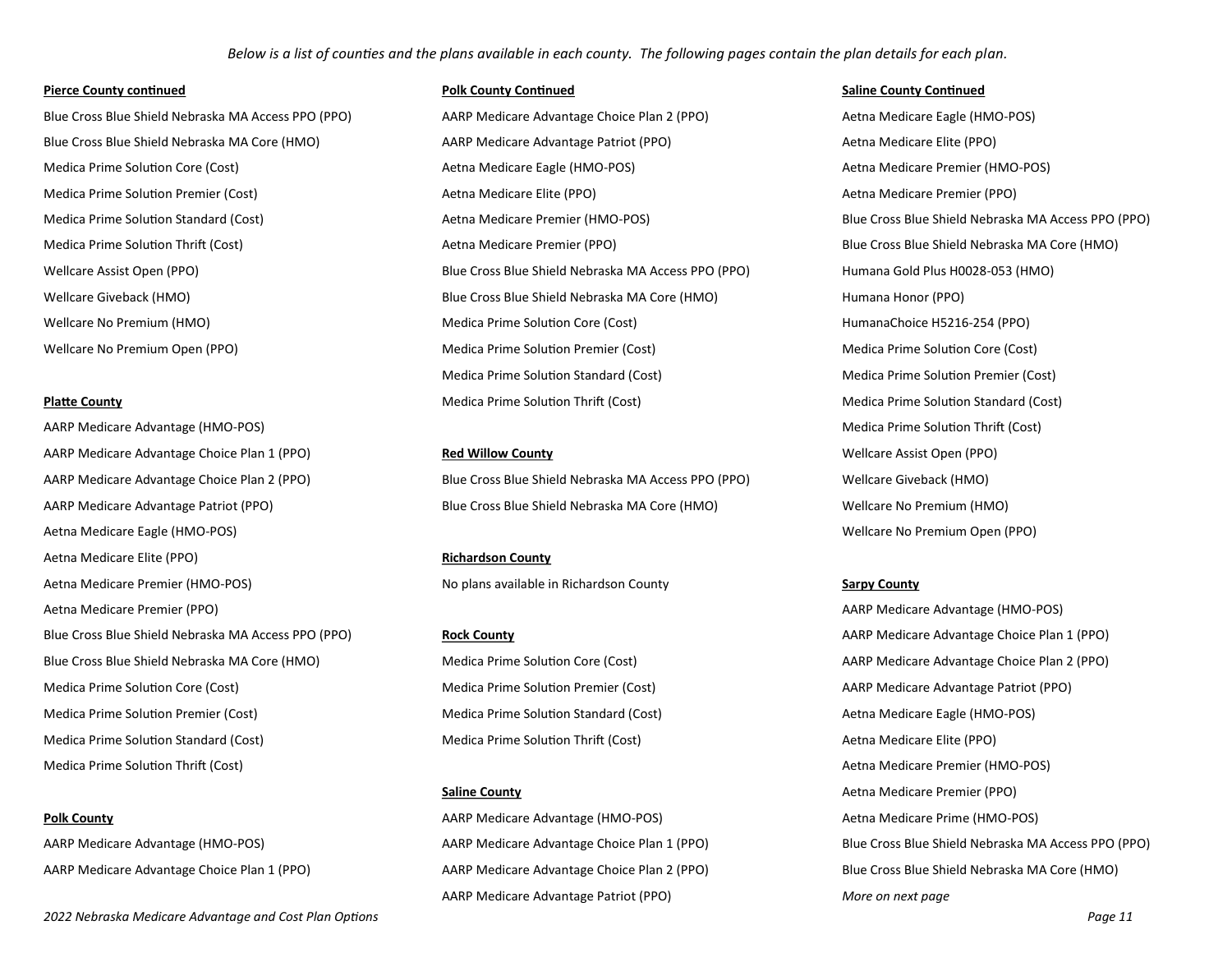Humana Gold Plus H0028-053 (HMO) Wellcare Assist Open (PPO) UnitedHealthcare MedicareDirect Patriot (PFFS) Humana Honor (PPO) The Medicare Oriental Medicare Giveback (HMO) Numeron Controller Medicare MedicareDirect Rx (PFFS) Humana Value Plus H5216-171 (PPO) Wellcare No Premium (HMO) HumanaChoice H5216-014 (PPO) Wellcare No Premium Open (PPO) **Sherman County** HumanaChoice H5216-254 (PPO) **AARP Medicare Advantage (HMO-POS**) **AARP Medicare Advantage (HMO-POS**) Medica Advantage Solution H3632-001 (PPO) **Scotts Bluff County Scotts Bluff County** AARP Medicare Advantage Choice Plan 1 (PPO) Medica Advantage Solution with CHI Health (HMO) UnitedHealthcare MedicareDirect Patriot (PFFS) AARP Medicare Advantage Choice Plan 2 (PPO) Wellcare Assist Open (PPO) **Same Comparent Contract Advantage Contract Advantage Patriot (PPO)** UnitedHealthcare MedicareDirect Rx (PFFS) **AARP Medicare Advantage Patriot (PPO)** Wellcare Giveback (HMO) WELLCARE Assist Open (PPO) Medicare Eagle (HMO-POS) Medicare Eagle (HMO-POS) Wellcare No Premium (HMO) Noting the South Communication of Medicare Giveback (HMO) and the South Aetna Medicare Elite (PPO) Wellcare No Premium Open (PPO) **Wellcare No Premium (HMO** Aetna Medicare Premier (HMO-POS) Medicare Premier (HMO-POS)

AARP Medicare Advantage Choice Plan 1 (PPO)  $A$ ARP Medicare Advantage (HMO-POS) Medica Prime Solution Core (Cost) AARP Medicare Advantage Choice Plan 2 (PPO) AARP Medicare Advantage Choice Plan 1 (PPO) Medica Prime Solution Premier (Cost) AARP Medicare Advantage Patriot (PPO) **AARP Medicare Advantage Choice Plan 2** (PPO) Medica Prime Solution Standard (Cost) Aetna Medicare Eagle (HMO-POS) **AARP Medicare Advantage Patriot (PPO)** Medica Prime Solution Thrift (Cost) Aetna Medicare Elite (PPO) and the Company of Aetna Medicare Eagle (HMO-POS) and the Company of Mellcare Assist Open (PPO) Aetna Medicare Premier (HMO-POS) and the Medicare Elite (PPO) and the Medicare Elite (PPO) when we wellcare Giveback (HMO) Aetna Medicare Premier (PPO) and Aetna Medicare Premier (HMO-POS) and Medicare Premier (HMO-POS) wellcare No Premium (HMO) Blue Cross Blue Shield Nebraska MA Access PPO (PPO)  $\blacksquare$  Aetna Medicare Premier (PPO) Wellcare No Premium Open (PPO) Blue Cross Blue Shield Nebraska MA Core (HMO) Blue Cross Blue Shield Nebraska MA Access PPO (PPO) Humana Gold Plus H0028-053 (HMO) Blue Cross Blue Shield Nebraska MA Core (HMO) **Sioux County** Humana Honor (PPO) https://www.mana Gold Plus H0028-053 (HMO) https://www.manamagold Plus H0028-053 (HMO) https://www.manamagold.com/www.manamagold Plus H0028-053 (HMO) https://www.manamagold.com/www.manamagold Plus H0028-Humana Value Plus H5216-171 (PPO) entitled to the Mumana Honor (PPO) HumanaChoice H5216-014 (PPO) HumanaChoice H5216-254 (PPO) HumanaChoice H5216-254 (PPO) Medica Prime Solution Core (Cost) Medica Advantage Solution H3632-001 (PPO) Medica Prime Solution Premier (Cost) Medica Advantage Solution with CHI Health (HMO) Medica Prime Solution Standard (Cost)

**Sarpy County continued Saunders County continued Sheridan County**

Wellcare No Premium Open (PPO) Netha Medicare Premier (PPO)

Medica Prime Solution Thrift (Cost)

**Saunders County** Blue Cross Blue Shield Nebraska MA Access PPO (PPO) AARP Medicare Advantage (HMO-POS) **Seward County Seward County Blue Cross Blue Cross Blue Shield Nebraska MA Core (HMO)**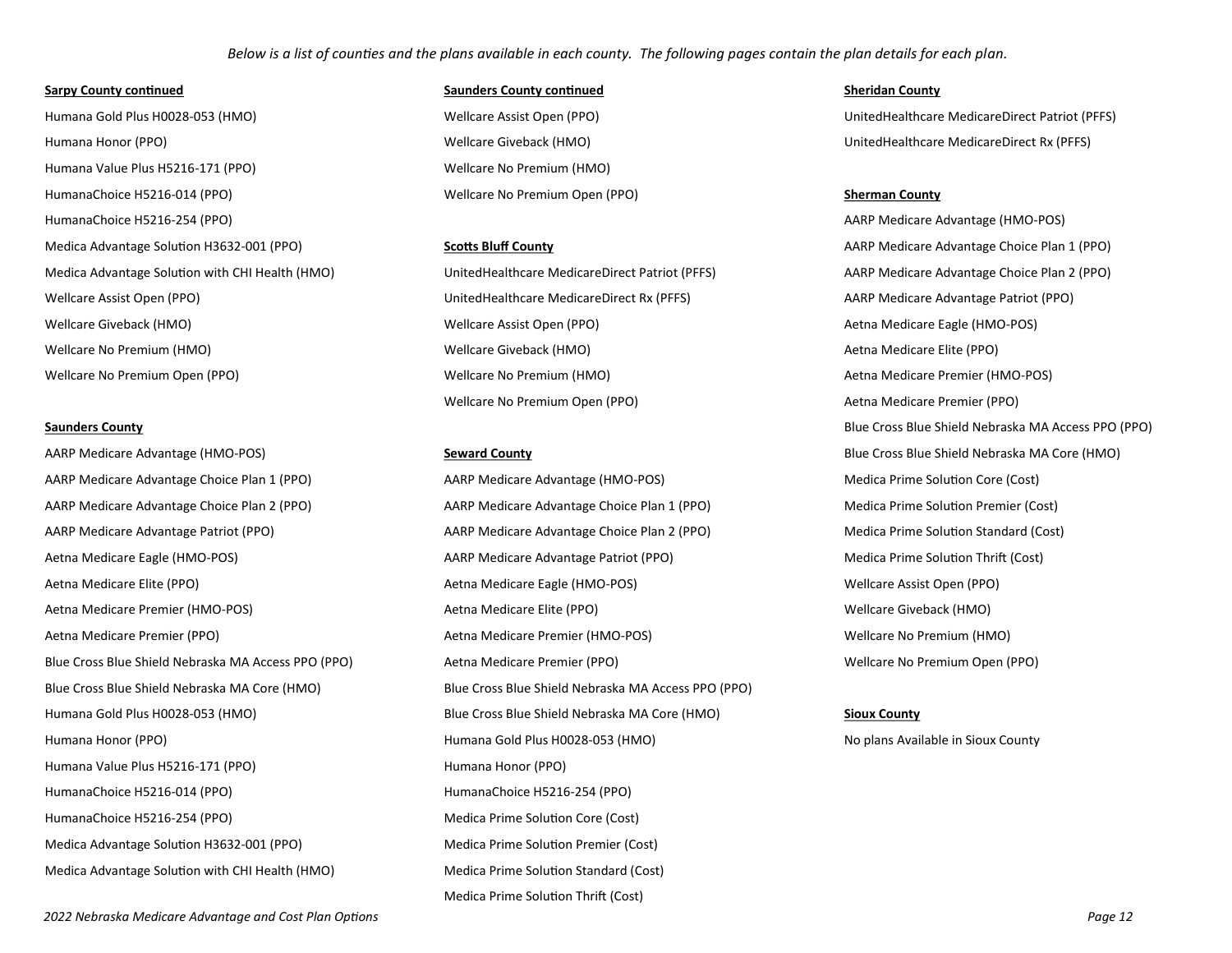Aetna Medicare Eagle (HMO-POS) and Sample (HMO-POS) and Sample (HMO-POS) and Sample (HMO-POS) and Sample (HMO-POS) Aetna Medicare Elite (PPO) **Thurston County Thurston County Aetna Medicare Elite (PPO)** Aetna Medicare Elite (PPO) Aetna Medicare Premier (HMO-POS) AARP Medicare Advantage (HMO-POS) Aetna Medicare Premier (HMO-POS)

AARP Medicare Advantage Choice Plan 1 (PPO) **Valley County** AARP Medicare Advantage Choice Plan 2 (PPO) Aetna Medicare Eagle (HMO-POS) AARP Medicare Advantage Patriot (PPO) Aetna Medicare Elite (PPO) Aetna Medicare Eagle (HMO-POS) and Actribute and Aetna Medicare Premier (HMO-POS) Aetna Medicare Elite (PPO) and Aetna Medicare Premier (PPO) and Aetna Medicare Premier (PPO) Aetna Medicare Premier (PPO) Blue Cross Blue Shield Nebraska MA Core (HMO) Blue Cross Blue Shield Nebraska MA Access PPO (PPO) Medica Prime Solution Core (Cost) Blue Cross Blue Shield Nebraska MA Core (HMO) Medica Prime Solution Premier (Cost) Medica Prime Solution Core (Cost) Medica Prime Solution Standard (Cost) Medica Prime Solution Premier (Cost) Medica Prime Solution Thrift (Cost) Medica Prime Solution Standard (Cost) Medica Prime Solution Thrift (Cost)

AARP Medicare Advantage (HMO-POS) Blue Cross Blue Shield Nebraska MA Access PPO (PPO) AARP Medicare Advantage (HMO-POS) AARP Medicare Advantage Choice Plan 1 (PPO) Blue Cross Blue Shield Nebraska MA Core (HMO) AARP Medicare Advantage Choice Plan 1 (PPO) AARP Medicare Advantage Choice Plan 2 (PPO) UnitedHealthcare MedicareDirect Patriot (PFFS) AARP Medicare Advantage Choice Plan 2 (PPO) AARP Medicare Advantage Patriot (PPO) UnitedHealthcare MedicareDirect Rx (PFFS) AARP Medicare Advantage Patriot (PPO)

Aetna Medicare Premier (PPO) **Action** AARP Medicare Advantage Choice Plan 1 (PPO) Aetna Medicare Premier (PPO) Blue Cross Blue Shield Nebraska MA Core (HMO) AARP Medicare Advantage Patriot (PPO) Blue Cross Blue Shield Nebraska MA Core (HMO) Medica Prime Solution Core (Cost) The Solution Core (Cost) and Blue Cross Blue Cross Blue Shield Nebraska MA Access PPO (PPO) Humana Gold Plus H0028-053 (HMO) Medica Prime Solution Premier (Cost) The Solution Premier (Cost) Blue Cross Blue Shield Nebraska MA Core (HMO) Humana Honor (PPO) Medica Prime Solution Standard (Cost) **Medica Prime Solution Core (Cost)** Humana Value Plus H5216-171 (PPO) Medica Prime Solution Thrift (Cost) Medica Prime Solution Premier (Cost) Medica Prime Solution Premier (Cost) HumanaChoice H5216-014 (PPO) Medica Prime Solution Standard (Cost) Medica Prime Solution Standard (Cost) HumanaChoice H5216-254 (PPO) **Thayer County Medica Prime Solution Thrift (Cost)** Medica Advantage Solution H3632-001 (PPO)

Aetna Medicare Premier (HMO-POS) Blue Cross Blue Shield Nebraska MA Access PPO (PPO)

## **Stanton County Washington County Thomas County Thomas County Washington County Washington County**

Blue Cross Blue Shield Nebraska MA Access PPO (PPO) **AARP Medicare Advantage Choice Plan 2 (PPO)** Blue Cross Blue Shield Nebraska MA Access PPO (PPO) AARP Medicare Advantage (HMO-POS) and the Medica Advantage Solution with CHI Health (HMO) ARP Medica Advantage Solution with CHI Health (HMO)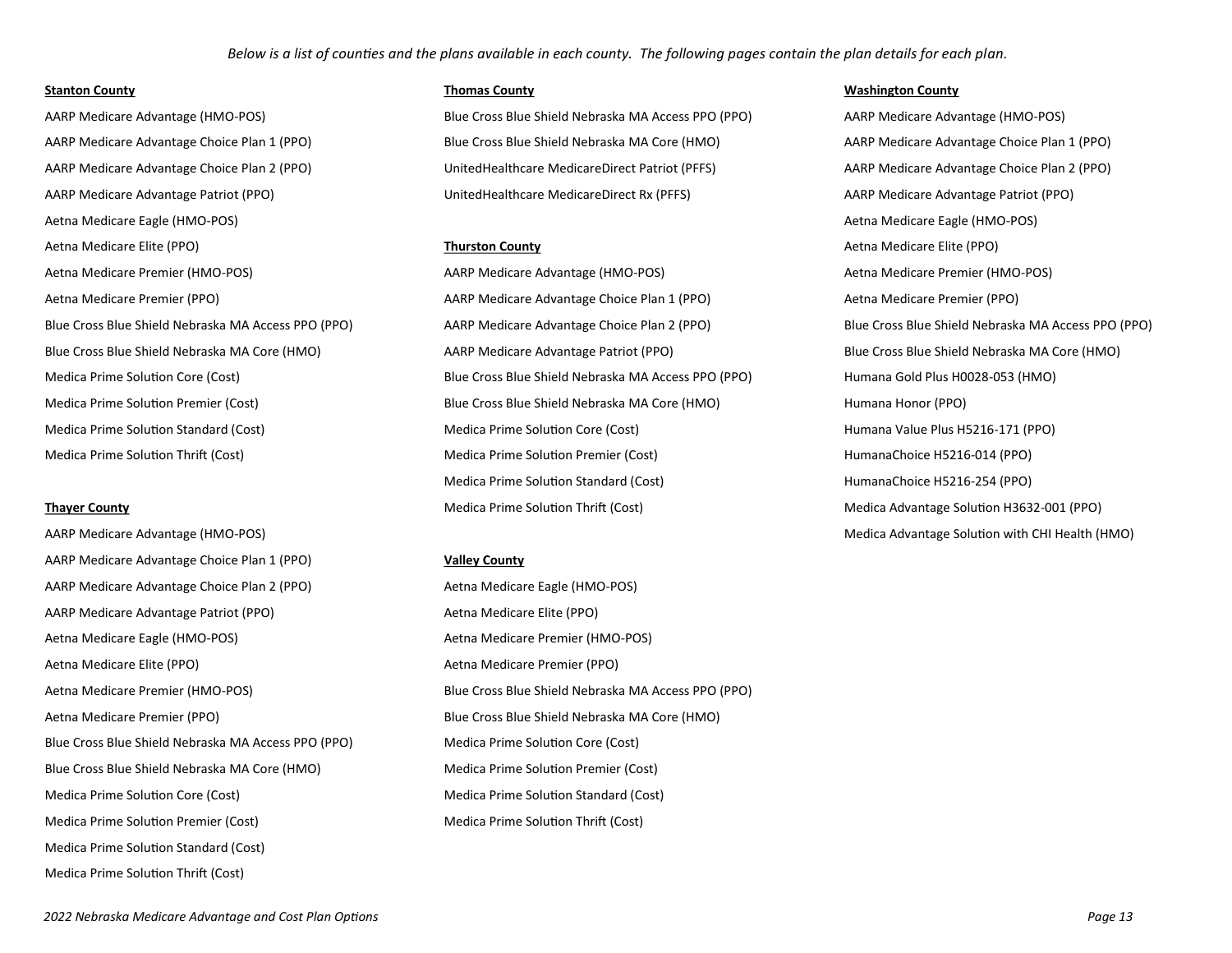Medica Prime Solution Core (Cost) Medica Prime Solution Core (Cost)

AARP Medicare Advantage (HMO-POS) **AARP Medicare Advantage (HMO-POS)** And Actna Medicare Eagle (HMO-POS) AARP Medicare Advantage Choice Plan 1 (PPO) AARP Medicare Advantage Choice Plan 1 (PPO) Aetna Medicare Elite (PPO) AARP Medicare Advantage Choice Plan 2 (PPO) AARP Medicare Advantage Choice Plan 2 (PPO) Aetna Medicare Premier (HMO-POS) AARP Medicare Advantage Patriot (PPO)  $\blacksquare$  AARP Medicare Advantage Patriot (PPO)  $\blacksquare$  Aetna Medicare Premier (PPO) Aetna Medicare Elite (PPO) **Aetna Medicare Elite (PPO)** Blue Cross Blue Shield Nebraska MA Core (HMO) **Aberaska MA Core (HMO)** Aetna Medicare Premier (HMO-POS) and Aetna Medicare Premier (HMO-POS) and Medicare Premier (HMO-POS) and Medica Prime Solution Core (Cost) Aetna Medicare Premier (PPO) and Aetna Medicare Premier (PPO) and Aetna Medicare Premier (Cost) Medica Prime Solution Premier (Cost) Blue Cross Blue Shield Nebraska MA Access PPO (PPO) Blue Cross Blue Shield Nebraska MA Access PPO (PPO) Medica Prime Solution Standard (Cost) Blue Cross Blue Shield Nebraska MA Core (HMO) Blue Cross Blue Shield Nebraska MA Core (HMO) Medica Prime Solution Thrift (Cost) Medica Prime Solution Premier (Cost) Medica Prime Solution Premier (Cost) **York County** Medica Prime Solution Standard (Cost) Medica Prime Solution Standard (Cost) AARP Medicare Advantage (HMO-POS) Medica Prime Solution Thrift (Cost) Medica Prime Solution Thrift (Cost) AARP Medicare Advantage Choice Plan 1 (PPO) Wellcare Assist Open (PPO) Wellcare Assist Open (PPO) AARP Medicare Advantage Choice Plan 2 (PPO) Wellcare Giveback (HMO) Wellcare Giveback (HMO) AARP Medicare Advantage Patriot (PPO) Wellcare No Premium (HMO) Noted that the Moscow of Muslim (HMO) Wellcare No Premium (HMO) and the Medicare Eagle (HMO-POS) Wellcare No Premium Open (PPO) and the University of Mellcare No Premium Open (PPO) and the Medicare Elite (PPO)

## Webster County **Webster County Webster County Webster County Webster County Wheeler County continued**

Aetna Medicare Eagle (HMO-POS) and Access PPO (PPO) Aetna Medicare Eagle (HMO-POS) Blue Cross Blue Shield Nebraska MA Access PPO (PPO)

Aetna Medicare Premier (HMO-POS) Aetna Medicare Premier (PPO) Blue Cross Blue Shield Nebraska MA Access PPO (PPO) Blue Cross Blue Shield Nebraska MA Core (HMO) Medica Prime Solution Core (Cost) Medica Prime Solution Premier (Cost) Medica Prime Solution Standard (Cost) Medica Prime Solution Thrift (Cost) Wellcare Assist Open (PPO) Wellcare Giveback (HMO) Wellcare No Premium (HMO) Wellcare No Premium Open (PPO)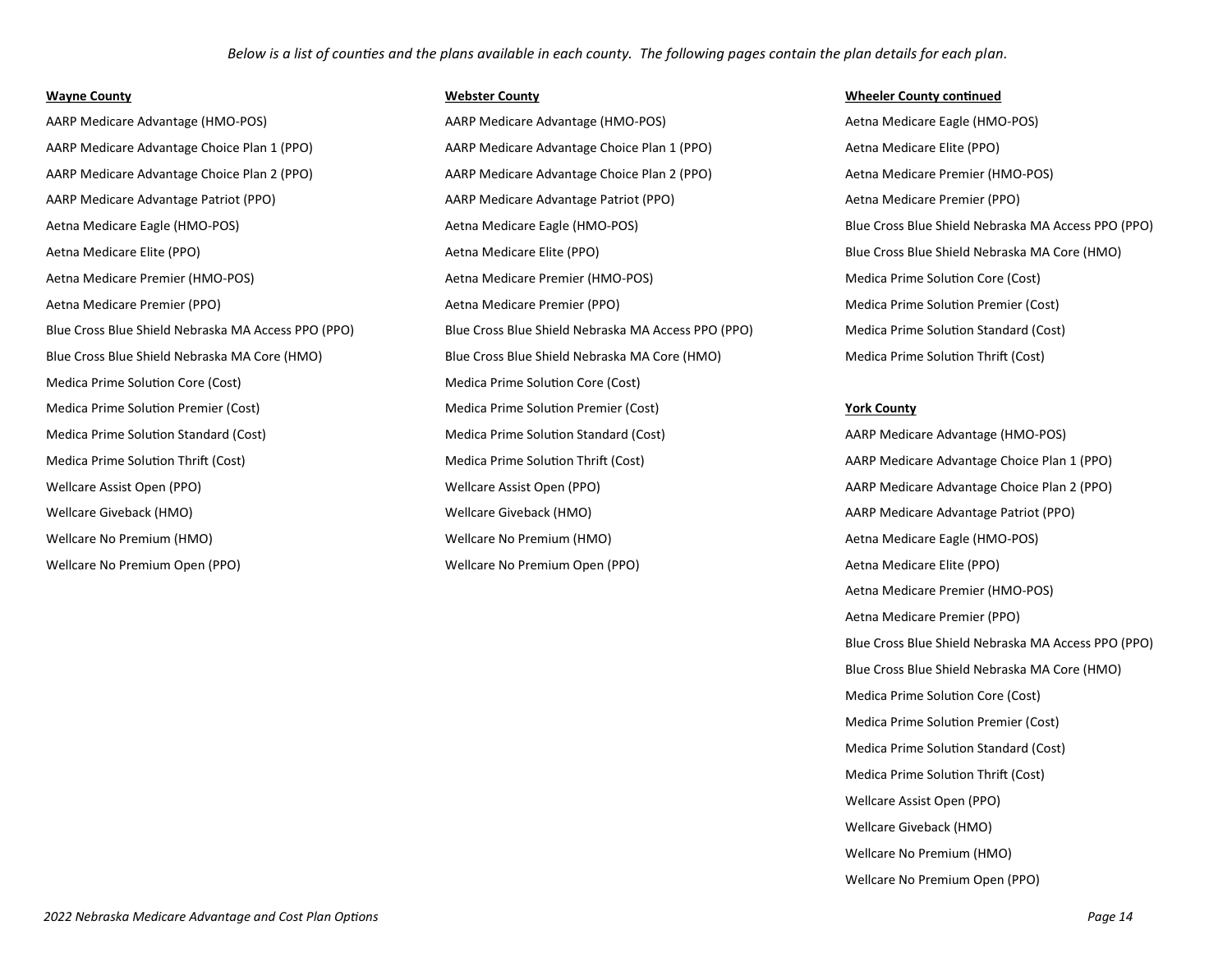# **Understanding Medicare Advantage Plan Benefits**

**Nebraska Sample MA Plan** 

# **Plan Overview**

**Monthly Premium** - The dollar amount you owe to have this insurance. Part B premiums are paid in addition to this monthly premium.

**Medicare Deductible -** The amount you pay for health care services before your insurance begins to pay. Reach out to the plan for details on what applies to the deductible. Prescription drug costs do not count towards this deductible.

**Out-of-Pocket Limit -** The most you could pay for covered services in the year. After you spend this amount on deductibles, copayments, and coinsurance, your plan pays 100% of the costs of covered benefits. The **out-of-pocket** limit doesn't include monthly premiums or the cost of prescriptions.

# **Benefits and Costs**

**Copays** - A set amount that you pay for a specific health care service. Each service has its own unique copay. Typically you pay copays after your deductible has been met.

**Coinsurance -** A percentage you pay for a specific health care service. Typically you pay coinsurance after your deductible has been met.

# **Prescription Coverage**

Most Medicare Advantage plans have prescription coverage included, therefore you cannot purchase a separate Part D plan. In some instances, such as a Cost Plan, a Part D plan may be added. Deductibles, copays and coinsurance will apply to prescriptions and do not count towards the Medical Deductible or out-of-pocket limit.

|                              |                                      | nusivu sunn<br>(PPO) A1234-567                 |
|------------------------------|--------------------------------------|------------------------------------------------|
| <b>Phone Number</b>          |                                      | 555-555-555                                    |
|                              | <b>Regional Counties Offered</b>     | Butler, Lancaster, Saline,<br>Saunders, Seward |
| <b>Plan Overview</b>         |                                      |                                                |
| <b>Monthly Premium</b>       |                                      | \$0                                            |
| <b>Medical Deductible</b>    |                                      | \$0                                            |
| Out-of-pocket Limit          |                                      | \$4,500                                        |
| <b>Benefits and Costs</b>    |                                      |                                                |
| <b>Primary Doctor Copay</b>  |                                      | \$5                                            |
|                              | <b>Specialist Doctor Copay</b>       | \$45                                           |
| <b>Urgent Care Copay</b>     |                                      | \$30-\$40                                      |
|                              | Labs/Test/X-rays Copay               | \$10 / \$30 / \$14                             |
|                              | <b>Physical Therapy Copay</b>        | \$40                                           |
|                              | <b>Emergency Room Copay</b>          | \$90                                           |
|                              | <b>Ground Ambulance Copay</b>        | \$225                                          |
|                              | <b>Inpatient Hospital Copay</b>      | \$395 per day for days 1-4                     |
|                              |                                      | \$0 days 5-90                                  |
|                              |                                      | Potential Total = $$1,580$                     |
|                              | <b>Outpatient Hospital Copay</b>     | \$295 - \$395                                  |
|                              | <b>Skilled Nursing Facility Care</b> | \$0/day 1-20, \$160/day 21-                    |
| Copay                        |                                      | 51, \$0/day 52-100                             |
|                              |                                      | Out-of-pocket limit = \$4,900                  |
| <b>Extra Benefits</b>        |                                      |                                                |
| <b>Dental Coverage</b>       |                                      | Yes - up to \$1,500                            |
| <b>Vision Coverage</b>       |                                      | Yes - up to \$200                              |
| <b>Additional Benefits</b>   |                                      | Hearing, Fitness, OTC                          |
| <b>Prescription Coverage</b> |                                      |                                                |
|                              | <b>Drug Coverage Included</b>        | Yes - copays apply                             |
| <b>Your Total Drug Cost</b>  |                                      | \$                                             |

# **Plan Name, Plan Type and Number**

**HMO** - This type of plan has a network of providers (doctors, hospitals, specialist, etc.). Enrollees must use in-network providers in order for the plan to cover the service, some plans may offer exceptions to this policy.

**PPO -** This type of plan has a network of providers. Enrollees who use in-network providers typically pay less out-of-pocket. If an out-of-network provider is used, the service will be more expensive.

**PFF -** This type of plan does NOT have a network of providers. Enrollees must check with their providers before each visit to ensure they will accept the plan.

**Cost** - This type of plan has a network of providers. Enrollees who use in-network providers typically pay less out-of-pocket. If an out-of-network provider is used, standard Medicare Parts A and B costs apply.

# **Extra Benefits**

**Dental Coverage**– Coverage for dental expenses. The amount listed is the total the plan will pay for dental care in the calendar year. Some plans require the use of network dentists, others offer reimbursement for any dentist. Contact plan for details.

**Vision Coverage -** Coverage for vision expenses. The amount listed is the total the plan will pay for vision care in the calendar year. Some plans require the use of network providers, others offer reimbursement for any provider. Contact plan for details.

**Additional Benefits** - Benefits often include assistance with **hearing services** including hearing aids, **fitness benefits** such as a gym membership, and **over-thecounter (OTC)** medication. Contact the plan for a full list of their specific additional benefits.

*2022 Nebraska Medicare Advantage and Cost Plan Options Page 15*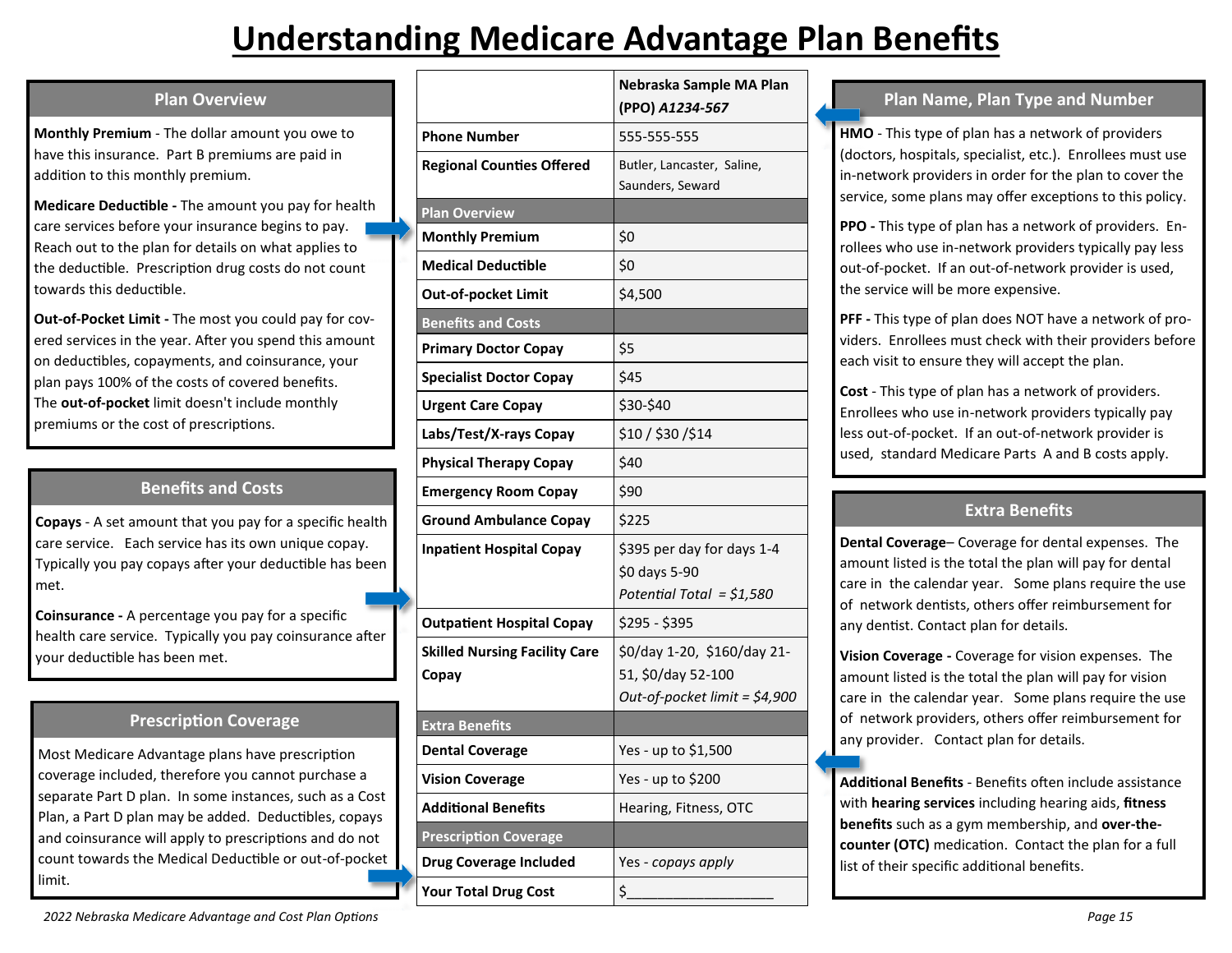|                                                      | <b>AARP Medicare Advantage</b><br>(HMO-POS) H2802-001                               | <b>AARP Medicare Advantage</b><br>Choice (PPO) H1278-007                           | <b>AARP Medicare Advantage</b><br>Choice Plan 1 (PPO) H1278-001                     | <b>AARP Medicare Advantage</b><br>Choice Plan 2 (PPO) H1278-020                      | <b>AARP Medicare Advantage</b><br>Patriot (PPO) H1278-018                           |
|------------------------------------------------------|-------------------------------------------------------------------------------------|------------------------------------------------------------------------------------|-------------------------------------------------------------------------------------|--------------------------------------------------------------------------------------|-------------------------------------------------------------------------------------|
| <b>Phone Number</b>                                  | 800-555-5757                                                                        | 800-555-5757                                                                       | 800-555-5757                                                                        | 800-555-5757                                                                         | 800-555-5757                                                                        |
| <b>Regional Counties Offered</b>                     | See County List                                                                     | See County List                                                                    | See County List                                                                     | See County List                                                                      | See County List                                                                     |
| <b>Plan Overview</b>                                 |                                                                                     |                                                                                    |                                                                                     |                                                                                      |                                                                                     |
| <b>Monthly Premium</b>                               | \$0                                                                                 | \$0                                                                                | \$19                                                                                | \$0                                                                                  | \$0 (Part B Premium Reduction \$30)                                                 |
| <b>Medical Deductible</b>                            | \$0                                                                                 | \$0                                                                                | \$0                                                                                 | \$0                                                                                  | \$0                                                                                 |
| <b>Out-of-pocket Limit</b>                           | \$4,500                                                                             | \$3,900 in / \$10,000 out                                                          | \$3,900 in / \$8,000 out                                                            | \$4,500                                                                              | \$6,700 in / \$8,000 out                                                            |
| <b>Benefits and Costs</b>                            |                                                                                     |                                                                                    |                                                                                     |                                                                                      |                                                                                     |
| <b>Primary Doctor Copay</b>                          | \$5                                                                                 | \$0                                                                                | $$0$$                                                                               | \$5                                                                                  | \$10                                                                                |
| <b>Specialist Doctor Copay</b>                       | \$45                                                                                | \$30                                                                               | \$35                                                                                | \$45                                                                                 | \$45                                                                                |
| <b>Urgent Care Copay</b>                             | \$40                                                                                | \$40                                                                               | \$40                                                                                | \$40                                                                                 | \$40                                                                                |
| Labs/Test/X-rays Copay                               | $$0/$ \$30/\$15                                                                     | \$0/\$30/\$15                                                                      | \$0/ \$30/\$15                                                                      | \$0/\$30/\$15                                                                        | $$0/$ \$30/\$15                                                                     |
| <b>Physical Therapy Copay</b>                        | \$40                                                                                | \$30                                                                               | \$35                                                                                | \$40                                                                                 | \$40                                                                                |
| <b>Emergency Room Copay</b>                          | \$90                                                                                | \$90                                                                               | \$90                                                                                | \$90                                                                                 | \$90                                                                                |
| <b>Ground Ambulance Copay</b>                        | \$250                                                                               | \$280                                                                              | \$285                                                                               | \$280                                                                                | \$250                                                                               |
| <b>Inpatient Hospital Copay</b>                      | \$395 per day for days 1-4<br>$$0$ days 5-90+<br>Potential Total = $$1,580$         | \$370 per day for days 1-5<br>\$0 days 6-90+<br>Potential Total = $$1,850$         | \$350 per day for days 1-5<br>$$0$ days 6-90+<br>Potential Total = $$1,750$         | \$395 per day for days 1-5<br>\$0 days 6-90+<br>Potential Total = $$1,975$           | \$295 per day for days $1 - 6$<br>\$0 days 7-90+<br>Potential Total = $$1,770$      |
| <b>Outpatient Hospital Copay</b>                     | \$0 - \$395 per visit                                                               | \$0 - \$400 per visit                                                              | \$0 - \$350 per visit                                                               | \$0 - \$395 per visit                                                                | \$0-\$295 per visit                                                                 |
| <b>Skilled Nursing Facility</b><br><b>Care Copay</b> | \$0/day 1-20, \$188/day 21-<br>44, \$0/day 45-100<br>Out-of-pocket limit = $$4,500$ | \$0/day 1-20, \$188/day 21-<br>41, \$0/day 42-100<br>Out-of-pocket limit = \$3,900 | \$0/day 1-20, \$188/day 21-<br>41, \$0/day 42-100<br>Out-of-pocket limit = $$3,900$ | \$0/day 1-20, \$188/day 21-<br>44, \$0/day 45-100 Out-of-<br>pocket limit = $$4,500$ | \$0/day 1-20, \$188/day 21-<br>56, \$0/day 57-100<br>Out-of-pocket limit = $$6,700$ |
| <b>Extra Benefits</b>                                |                                                                                     |                                                                                    |                                                                                     |                                                                                      |                                                                                     |
| <b>Dental Coverage</b>                               | Yes - up to \$1,000                                                                 | Yes - up to \$1,000                                                                | Yes - up to \$1,500                                                                 | Yes - up to \$1,000                                                                  | Yes - up to \$1,500                                                                 |
| <b>Vision Coverage</b>                               | Yes - up to \$200                                                                   | Yes - up to \$150                                                                  | Yes - up to \$200                                                                   | Yes - up to \$100                                                                    | Yes - up to \$300                                                                   |
| <b>Additional Benefits</b>                           | Hearing, Fitness, OTC, Insulin<br>Savings                                           | Hearing, Fitness, OTC, Insulin<br>Savings                                          | Hearing, Fitness, OTC, Insulin<br>Savings                                           | Hearing, Fitness, OTC, Insulin<br>Savings                                            | Hearing, Fitness, OTC                                                               |
| <b>Prescription Coverage</b>                         |                                                                                     |                                                                                    |                                                                                     |                                                                                      |                                                                                     |
| <b>Drug Coverage Included</b>                        | Yes - copays apply                                                                  | Yes - copays apply                                                                 | Yes - copays apply                                                                  | Yes - copays apply                                                                   | No prescription coverage                                                            |
| <b>Your Total Drug Cost</b>                          | $\zeta$                                                                             | \$                                                                                 | \$                                                                                  | \$                                                                                   | $\zeta$                                                                             |

*2022 Nebraska Medicare Advantage and Cost Plan Options Page 16*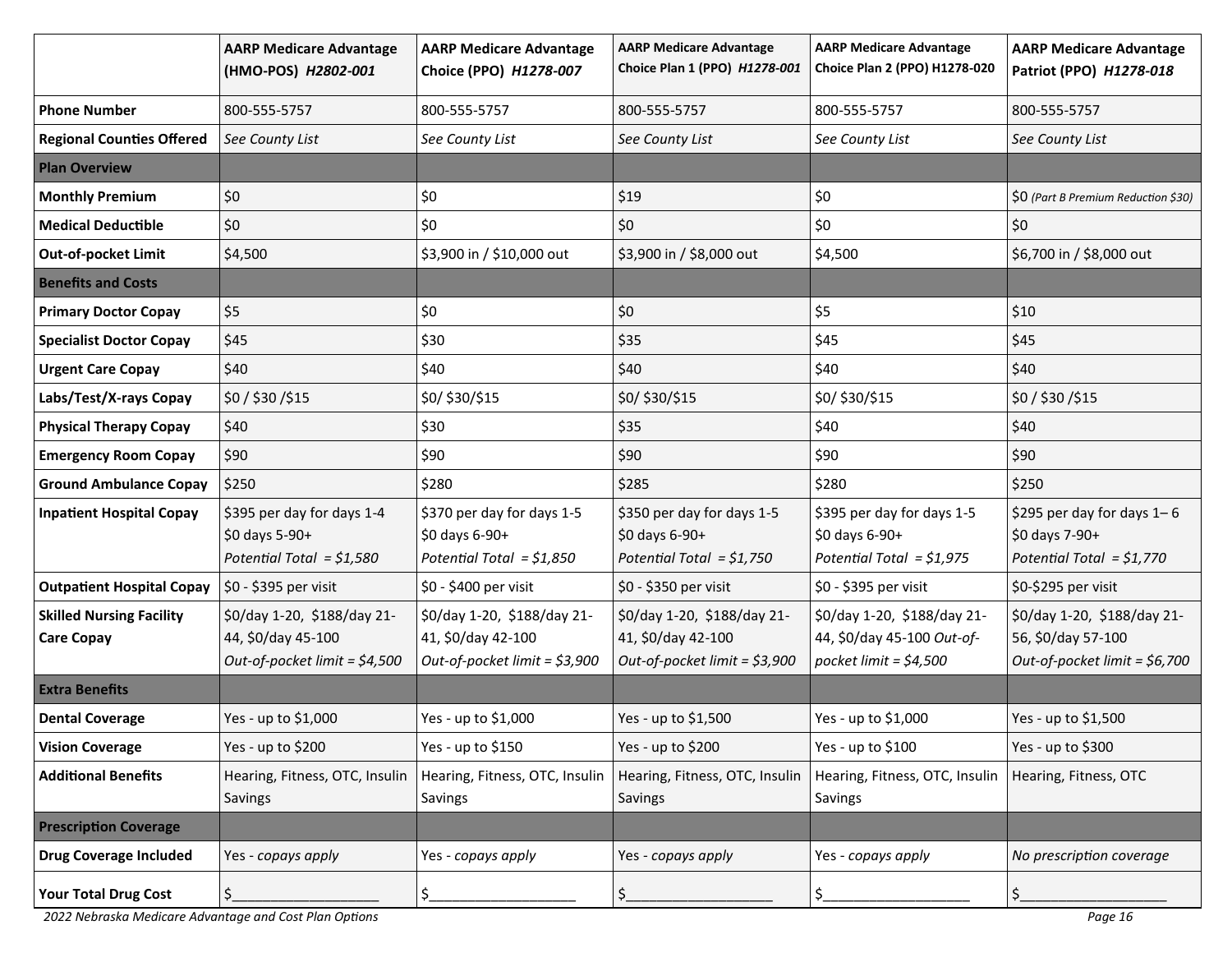|                                                      | <b>AARP Medicare Advantage</b><br>Patriot (PPO) H1278-019                            | Aetna Medicare Eagle (HMO<br>-POS) H7149-007                                 | <b>Aetna Medicare Elite</b><br>(PPO) H1608-038                                               | <b>Aetna Medicare Premier</b><br>(HMO) H7149-001                             | <b>Aetna Medicare Premier</b><br>(PPO) H1608-012                             |
|------------------------------------------------------|--------------------------------------------------------------------------------------|------------------------------------------------------------------------------|----------------------------------------------------------------------------------------------|------------------------------------------------------------------------------|------------------------------------------------------------------------------|
| <b>Phone Number</b>                                  | 800-555-5757                                                                         | 855-335-1407                                                                 | 855-335-1407                                                                                 | 855-335-1407                                                                 | 855-335-1407                                                                 |
| <b>Regional Counties Offered</b>                     | See County List                                                                      | See County List                                                              | See County List                                                                              | See County List                                                              | See County List                                                              |
| <b>Plan Overview</b>                                 |                                                                                      |                                                                              |                                                                                              |                                                                              |                                                                              |
| <b>Monthly Premium</b>                               | \$0 (Part B Premium Reduction \$30)                                                  | \$0 (Part B Premium Reduction \$25)                                          | \$0                                                                                          | \$0                                                                          | \$34                                                                         |
| <b>Medical Deductible</b>                            | \$0                                                                                  | \$0                                                                          | \$1,000* (specific services)                                                                 | \$0                                                                          | \$0                                                                          |
| <b>Out-of-pocket Limit</b>                           | \$6,700 in / \$10,000 out                                                            | \$6,700                                                                      | \$5,500 in / \$8,000 out                                                                     | \$4,100                                                                      | \$5,000 in / \$11,300 out                                                    |
| <b>Benefits and Costs</b>                            |                                                                                      |                                                                              |                                                                                              |                                                                              |                                                                              |
| <b>Primary Doctor Copay</b>                          | \$10                                                                                 | \$0                                                                          | \$0                                                                                          | \$0                                                                          | \$10                                                                         |
| <b>Specialist Doctor Copay</b>                       | \$45                                                                                 | \$40                                                                         | \$35                                                                                         | \$40                                                                         | \$40                                                                         |
| <b>Urgent Care Copay</b>                             | \$40                                                                                 | \$65                                                                         | \$65                                                                                         | \$65                                                                         | \$65                                                                         |
| Labs/Test/X-rays Copay                               | \$0 / \$30 / \$15                                                                    | \$0 / \$20 / \$20                                                            | \$0/\$35/\$20                                                                                | \$0/ \$40 / \$15                                                             | \$0/ \$40 / \$20                                                             |
| <b>Physical Therapy Copay</b>                        | \$40                                                                                 | \$40                                                                         | \$40                                                                                         | \$40                                                                         | \$40                                                                         |
| <b>Emergency Room Copay</b>                          | \$90                                                                                 | \$90                                                                         | \$90                                                                                         | \$90                                                                         | \$90                                                                         |
| <b>Ground Ambulance Copay</b>                        | \$250                                                                                | \$320                                                                        | \$350                                                                                        | \$335                                                                        | \$315                                                                        |
| <b>Inpatient Hospital Copay</b>                      | \$295 per day for days $1 - 6$<br>\$0 days 7-90+<br>Potential Total = $$1,770$       | \$225 per day for days 1-7<br>$$0$ days 8-90+<br>Potential Total = $$1,575$  | \$390 per day for days 1-5<br>\$0 days 6-90 (plus deductible)<br>Potential Total = $$2,950*$ | \$390 per day for days 1-5<br>\$0 days 6-90<br>Potential Total = $$1,950$    | \$390 per day for days 1-5<br>\$0 days 6-90<br>Potential Total = $$1,950$    |
| <b>Outpatient Hospital Copay</b>                     | \$0-\$295 per visit                                                                  | \$200 - \$225 per visit                                                      | \$300 - \$400 per visit*                                                                     | \$300 - \$400 per visit                                                      | \$250 - \$350 per visit                                                      |
| <b>Skilled Nursing Facility</b><br><b>Care Copay</b> | \$0/day 1-20, \$188/day 21-<br>56, \$0/day 57 -100<br>Out-of-pocket limit = $$6,700$ | \$0 day 1-20,<br>\$184 per day/days 21-100<br>Out-of-pocket limit = $$6,700$ | \$0 day 1-20,<br>\$184 per day/days 21-100*<br>Out-of-pocket limit = \$5,500                 | \$0 day 1-20,<br>\$184 per day/days 21-100<br>Out-of-pocket limit = $$4,100$ | \$0 day 1-20,<br>\$184 per day/days 21-100<br>Out-of-pocket limit = $$5,000$ |
| <b>Extra Benefits</b>                                |                                                                                      |                                                                              |                                                                                              |                                                                              |                                                                              |
| <b>Dental Coverage</b>                               | Yes - up to \$1,500                                                                  | Yes - up to \$2,000                                                          | Yes - up to \$1,000                                                                          | Yes - up to \$1,300                                                          | Yes - up to \$500                                                            |
| <b>Vision Coverage</b>                               | Yes - up to \$200                                                                    | Yes - up to \$300                                                            | Yes - up to \$280                                                                            | Yes - up to \$240                                                            | Yes - up to \$100                                                            |
| <b>Additional Benefits</b>                           | Hearing, Fitness, OTC                                                                | Hearing, Fitness, OTC                                                        | Hearing, Fitness, OTC                                                                        | Hearing, Fitness, OTC                                                        | Hearing, Fitness, OTC                                                        |
| <b>Prescription Coverage</b>                         |                                                                                      |                                                                              |                                                                                              |                                                                              |                                                                              |
| <b>Drug Coverage Included</b>                        | No prescription coverage                                                             | No prescription coverage                                                     | Yes - copays apply                                                                           | Yes - copays apply                                                           | Yes - copays apply                                                           |
| <b>Your Total Drug Cost</b>                          | $\zeta$                                                                              |                                                                              |                                                                                              |                                                                              |                                                                              |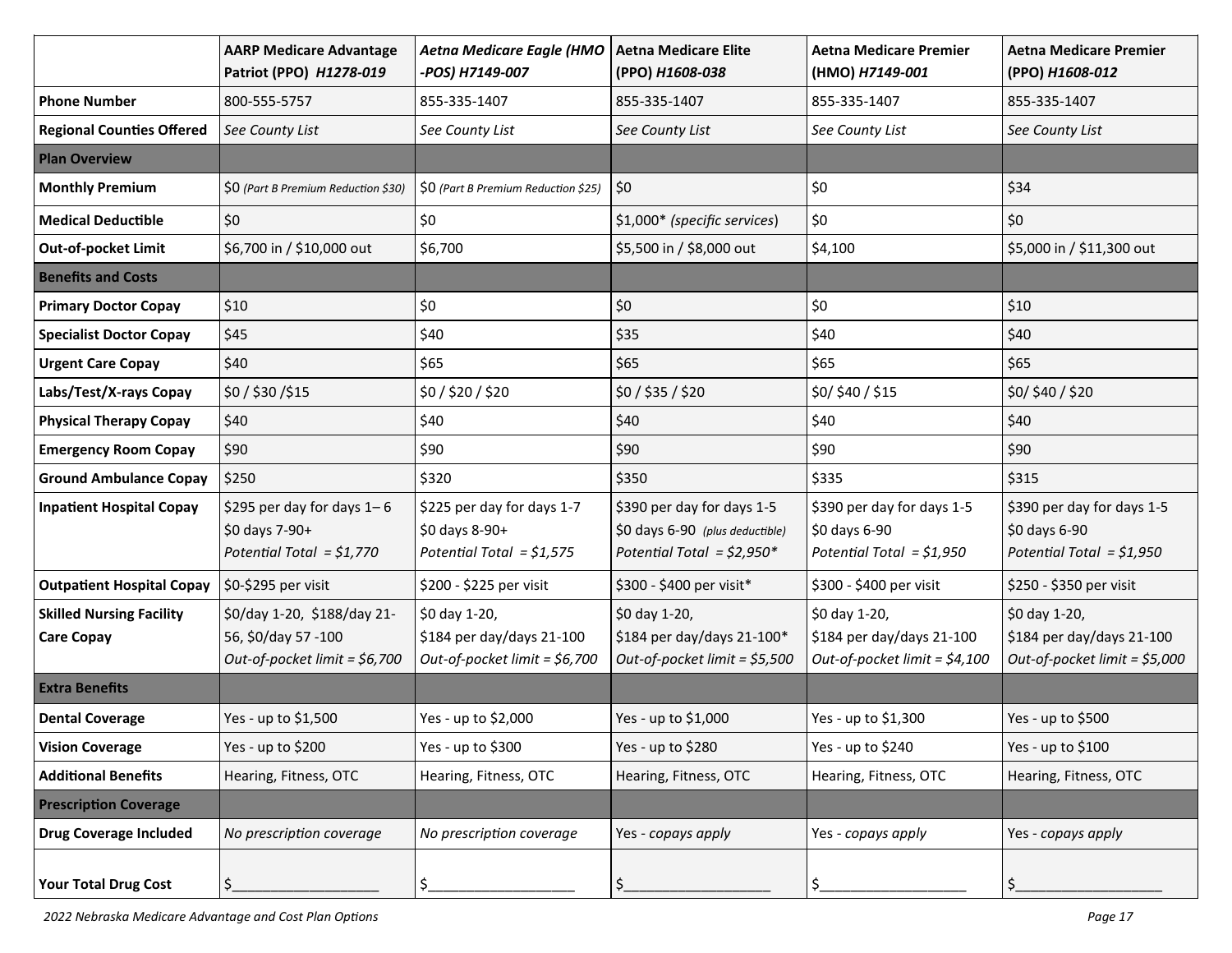|                                                      | <b>Aetna Medicare Prime (HMO)</b><br>H7149-004                               | <b>BlueCross Blue Shield MA Access</b><br>(PPO) H8181-001                            | <b>BlueCross Blue Shield MA Core</b><br>(HMO) H3170-003-1                            | <b>BlueCross Blue Shield MA Core</b><br>(HMO) H3170-003-2                            |
|------------------------------------------------------|------------------------------------------------------------------------------|--------------------------------------------------------------------------------------|--------------------------------------------------------------------------------------|--------------------------------------------------------------------------------------|
| <b>Phone Number</b>                                  | 855-335-1407                                                                 | 844-899-6060                                                                         | 844-899-6060                                                                         | 844-899-6060                                                                         |
| <b>Regional Counties Offered</b>                     | See County List                                                              | See County List                                                                      | See County List                                                                      | See County List                                                                      |
| <b>Plan Overview</b>                                 |                                                                              |                                                                                      |                                                                                      |                                                                                      |
| <b>Monthly Premium</b>                               | \$0                                                                          | \$26                                                                                 | \$0                                                                                  | \$0                                                                                  |
| <b>Medical Deductible</b>                            | \$0                                                                          | \$0                                                                                  | \$0                                                                                  | \$0                                                                                  |
| <b>Out-of-pocket Limit</b>                           | \$5,000                                                                      | \$4,500 in / \$10,000 out                                                            | \$6,250                                                                              | \$6,250                                                                              |
| <b>Benefits and Costs</b>                            |                                                                              |                                                                                      |                                                                                      |                                                                                      |
| <b>Primary Doctor Copay</b>                          | \$0                                                                          | \$5                                                                                  | \$10                                                                                 | \$5                                                                                  |
| <b>Specialist Doctor Copay</b>                       | \$35                                                                         | \$35                                                                                 | \$45                                                                                 | \$45                                                                                 |
| <b>Urgent Care Copay</b>                             | \$65                                                                         | \$65                                                                                 | \$65                                                                                 | \$65                                                                                 |
| Labs/Test/X-rays Copay                               | \$0/ \$35 / \$10                                                             | \$0/ \$30/ \$20                                                                      | \$10/\$30-395 / \$25-395                                                             | \$10/ \$30/\$25                                                                      |
| <b>Physical Therapy Copay</b>                        | \$40                                                                         | \$40                                                                                 | \$40                                                                                 | \$40                                                                                 |
| <b>Emergency Room Copay</b>                          | \$90                                                                         | \$90                                                                                 | \$90                                                                                 | \$90                                                                                 |
| <b>Ground Ambulance Copay</b>                        | \$270                                                                        | \$325                                                                                | \$350                                                                                | \$350                                                                                |
| <b>Inpatient Hospital Copay</b>                      | \$390 per day for days 1-5<br>\$0 days 6-90<br>Potential Total = $$1,950$    | \$420 per day for days 1-4<br>\$0 days 5-90+<br>Potential Total = $$1,680$           | \$420 per day for days 1-4<br>\$0 days 5-90<br>Potential Total = $$1,680$            | \$420 per day for days 1-4<br>\$0 days 5-90<br>Potential Total = $$1,680$            |
| <b>Outpatient Hospital Copay</b>                     | \$250 - \$350 per visit                                                      | \$350 per visit                                                                      | \$395 per visit                                                                      | \$395 per visit                                                                      |
| <b>Skilled Nursing Facility</b><br><b>Care Copay</b> | \$0 day 1-20,<br>\$184 per day/days 21-100<br>Out-of-pocket limit = $$5,000$ | \$0 day 1-20, \$188 /day 21-44, \$0/<br>day 45-100<br>Out-of-pocket limit = $$4,500$ | \$0 day 1-20, \$188 /day 21-53, \$0/<br>day 54-100<br>Out-of-pocket limit = $$6,250$ | \$0 day 1-20, \$188 /day 21-53, \$0/<br>day 54-100<br>Out-of-pocket limit = $$6,250$ |
| <b>Extra Benefits</b>                                |                                                                              |                                                                                      |                                                                                      |                                                                                      |
| <b>Dental Coverage</b>                               | Yes - up to \$1,000                                                          | Yes - up to \$1,350                                                                  | Yes - up to \$650                                                                    | Yes - up to \$900                                                                    |
| <b>Vision Coverage</b>                               | Yes - up to \$75                                                             | Yes - up to \$200                                                                    | Yes - up to \$100                                                                    | Yes - up to \$100                                                                    |
| <b>Additional Benefits</b>                           | Hearing, Fitness, OTC                                                        | Hearing, Fitness, OTC                                                                | Hearing, Fitness, OTC                                                                | Hearing, Fitness, OTC                                                                |
| <b>Prescription Coverage</b>                         |                                                                              |                                                                                      |                                                                                      |                                                                                      |
| <b>Drug Coverage Included</b>                        | Yes - copays apply                                                           | Yes - copays apply                                                                   | Yes - copays apply                                                                   | Yes - copays apply                                                                   |
| <b>Your Total Drug Cost</b>                          | $\frac{1}{2}$                                                                | \$                                                                                   | \$                                                                                   | \$                                                                                   |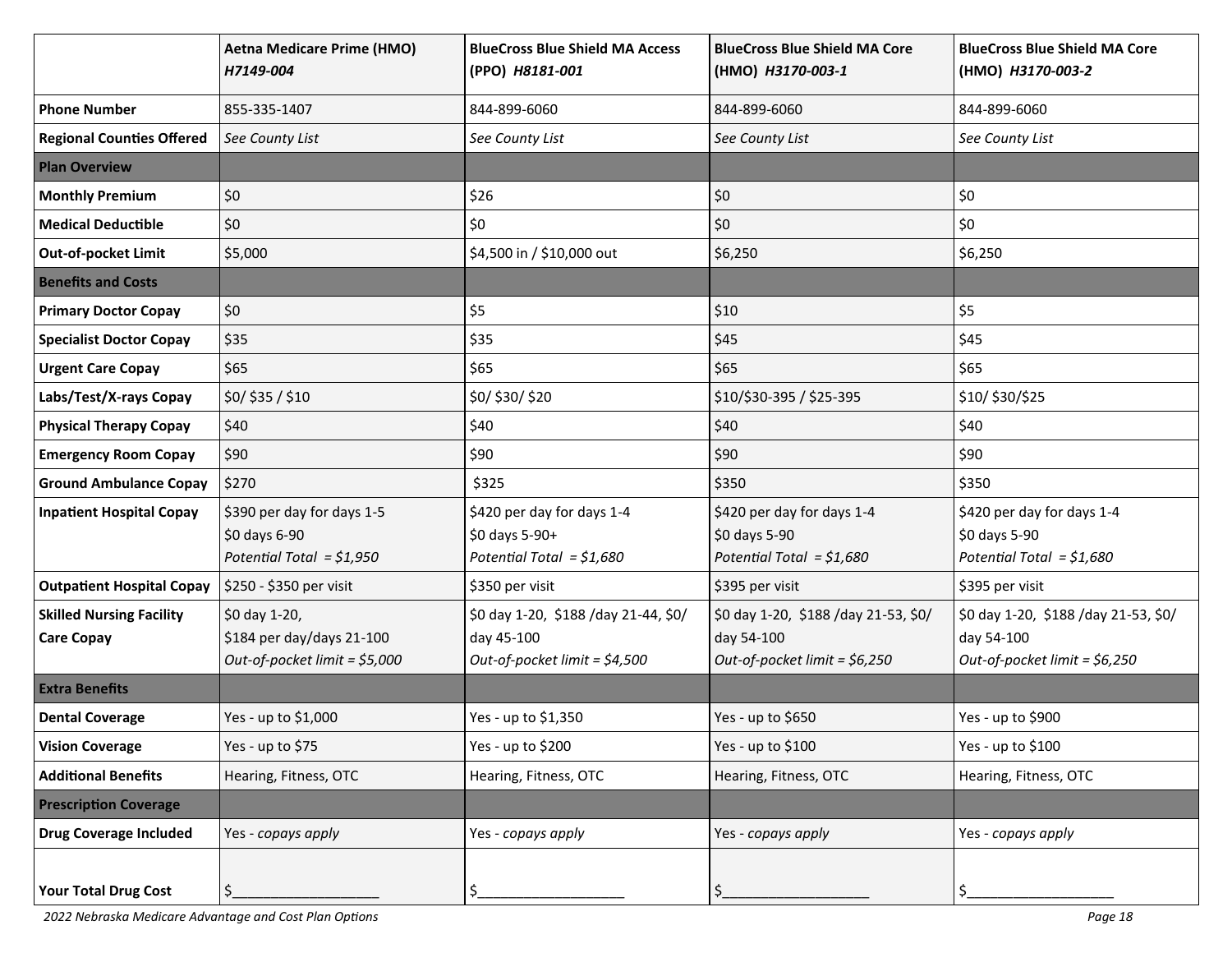|                                                      | Humana Gold Plus (HMO)<br>H0028-053-003                                      | Humana Honor (PPO)<br>H5216-278                                              | Humana Value Plus (PPO)<br>H5216-171                                     | Humana Choice (PPO)<br>H5216-254                                             | <b>Humana Choice (PPO)</b><br>H5216-014                                      |
|------------------------------------------------------|------------------------------------------------------------------------------|------------------------------------------------------------------------------|--------------------------------------------------------------------------|------------------------------------------------------------------------------|------------------------------------------------------------------------------|
| <b>Phone Number</b>                                  | 800-833-2364                                                                 | 800-833-2364                                                                 | 800-833-2364                                                             | 800-833-2364                                                                 | 800-833-2364                                                                 |
| <b>Regional Counties Offered</b>                     | See County List                                                              | See County List                                                              | See County List                                                          | See County List                                                              | See County List                                                              |
| <b>Plan Overview</b>                                 |                                                                              |                                                                              |                                                                          |                                                                              |                                                                              |
| <b>Monthly Premium</b>                               | \$0                                                                          | \$0 (\$50 Part B Premium Rebate)                                             | \$25.90                                                                  | \$0                                                                          | \$60                                                                         |
| <b>Medical Deductible</b>                            | \$0                                                                          | \$0                                                                          | \$203                                                                    | \$0                                                                          | \$0                                                                          |
| <b>Out-of-pocket Limit</b>                           | \$3,850                                                                      | \$6,700 in / \$10,000 out                                                    | \$6,700 in/\$10,000 out                                                  | \$4,050 in / \$6,700 out                                                     | \$6,700 in / \$10,000 out                                                    |
| <b>Benefits and Costs</b>                            |                                                                              |                                                                              |                                                                          |                                                                              |                                                                              |
| <b>Primary Doctor Copay</b>                          | \$0                                                                          | \$0                                                                          | \$20                                                                     | \$0                                                                          | \$5                                                                          |
| <b>Specialist Doctor Copay</b>                       | \$45                                                                         | \$40                                                                         | \$50                                                                     | \$40                                                                         | \$40                                                                         |
| <b>Urgent Care Copay</b>                             | \$25                                                                         | \$25                                                                         | 20% of cost                                                              | \$25                                                                         | \$25                                                                         |
| Labs/Test/X-rays Copay                               | \$0-\$25 / \$0-\$95 / \$0-\$95                                               | \$0-\$40/\$0-\$50/\$0-\$50                                                   | \$0 - 20% of cost                                                        | \$0-\$40 / \$0-\$95 /\$0-\$95                                                | \$0-\$40 / \$0-\$95 /\$5-\$95                                                |
| <b>Physical Therapy Copay</b>                        | \$40                                                                         | \$40                                                                         | 20% Coinsurance                                                          | \$40                                                                         | \$40                                                                         |
| <b>Emergency Room Copay</b>                          | \$90                                                                         | \$90                                                                         | \$90                                                                     | \$90                                                                         | \$90                                                                         |
| <b>Ground Ambulance Copay</b>                        | \$290                                                                        | \$290                                                                        | 20% Coinsurance                                                          | \$290                                                                        | \$290                                                                        |
| <b>Inpatient Hospital Copay</b>                      | \$350 per day for days 1-5<br>\$0 days 6-90+                                 | \$295 per day for days 1-6<br>\$0 days 7-90 +                                | $$2,019$ per stay                                                        | \$350 per day for days 1-5<br>\$0 days 6-90+                                 | \$360 per day for days 1-5<br>\$0 days 6-90+                                 |
|                                                      | Potential Total = $$1,750$                                                   | Potential Total = $$1,770$                                                   |                                                                          | Potential Total = $$1,750$                                                   | Potential Total = $$1,800$                                                   |
| <b>Outpatient Hospital Copay</b>                     | \$225-\$250 per visit                                                        | \$200-\$250 per visit                                                        | 20% per visit                                                            | \$3000-\$350 per visit                                                       | \$200-\$250 per visit                                                        |
| <b>Skilled Nursing Facility</b><br><b>Care Copay</b> | \$0 day 1-20,<br>\$188 per day/days 21-100<br>Out-of-pocket limit = $$3,850$ | \$0 day 1-20,<br>\$184 per day/days 21-100<br>Out-of-pocket limit = $$6,700$ | \$0 day 1-20,<br>\$188 per days 21-100<br>Out-of-pocket limit = $$6,700$ | \$0 day 1-20,<br>\$188 per day/days 21-100<br>Out-of-pocket limit = $$4,050$ | \$0 day 1-20,<br>\$188 per day/days 21-100<br>Out-of-pocket limit = $$6,700$ |
| <b>Extra Benefits</b>                                |                                                                              |                                                                              |                                                                          |                                                                              |                                                                              |
| <b>Dental Coverage</b>                               | Yes - up to \$1,000                                                          | Yes - up to \$2,000                                                          | Yes - up to \$2,000                                                      | Yes - up to \$1,000                                                          | Additional premium                                                           |
| <b>Vision Coverage</b>                               | Yes - up to $$100$                                                           | Yes - up to \$300                                                            | Yes - up to \$100                                                        | Yes - up to \$100                                                            | Additional premium                                                           |
| <b>Additional Benefits</b>                           | Hearing, Fitness, OTC, Insulin<br>Savings                                    | Hearing, Fitness, OTC                                                        | Hearing, Fitness, OTC                                                    | Hearing, Fitness, OTC, Insulin<br>Savings                                    | Fitness, OTC                                                                 |
| <b>Prescription Coverage</b>                         |                                                                              |                                                                              |                                                                          |                                                                              |                                                                              |
| <b>Drug Coverage Included</b>                        | Yes - copays apply                                                           | No prescription coverage                                                     | Yes - copays apply                                                       | Yes - copays apply                                                           | Yes - copays apply                                                           |
| <b>Your Total Drug Cost</b>                          | \$                                                                           | Ś                                                                            |                                                                          | Ś                                                                            |                                                                              |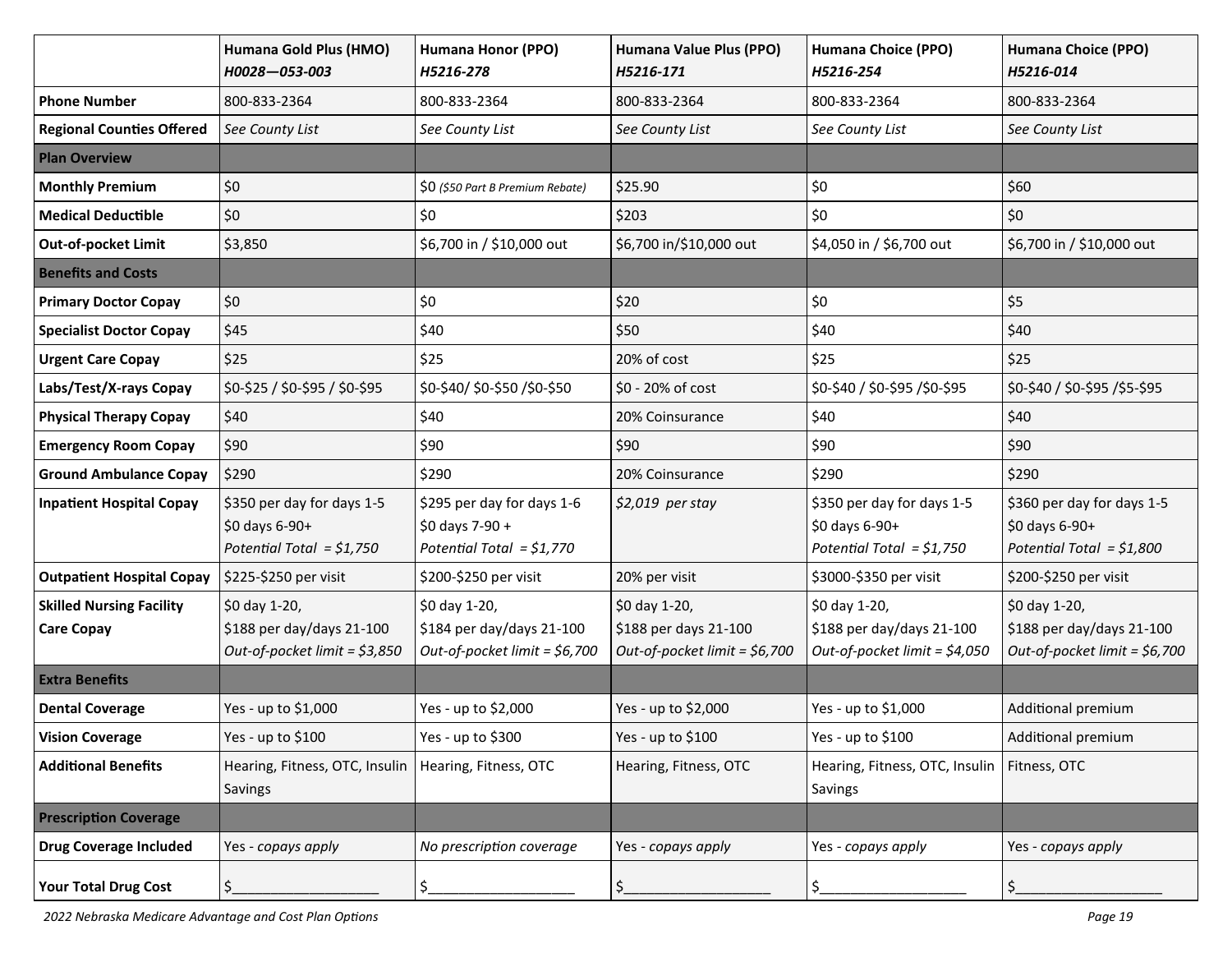|                                                      | <b>Medica Advantage Solution with</b><br>CHI Health (HMO) HO798-001          | <b>Medica Advantage Solution (PPO)</b><br>H3632-001                          | <b>Medica Prime Solution Core (Cost)</b><br>H2450-046                   | <b>Medica Prime Solution Premier</b><br>(Cost) H2450-043            |
|------------------------------------------------------|------------------------------------------------------------------------------|------------------------------------------------------------------------------|-------------------------------------------------------------------------|---------------------------------------------------------------------|
| <b>Phone Number</b>                                  | 800-906-5432                                                                 | 800-906-5432                                                                 | 800-906-5432                                                            | 800-906-5432                                                        |
| <b>Regional Counties Offered</b>                     | See County List                                                              | See County List                                                              | See County List                                                         | See County List                                                     |
| <b>Plan Overview</b>                                 |                                                                              |                                                                              |                                                                         |                                                                     |
| <b>Monthly Premium</b>                               | \$0                                                                          | \$16                                                                         | \$69                                                                    | \$125                                                               |
| <b>Medical Deductible</b>                            | \$0                                                                          | \$0                                                                          | \$0                                                                     | \$0                                                                 |
| <b>Out-of-pocket Limit</b>                           | \$4,000                                                                      | \$3,800 in /\$8,000 out                                                      | \$4,000                                                                 | \$3,000                                                             |
| <b>Benefits and Costs</b>                            |                                                                              |                                                                              |                                                                         |                                                                     |
| <b>Primary Doctor Copay</b>                          | \$0                                                                          | \$0                                                                          | \$0                                                                     | \$0                                                                 |
| <b>Specialist Doctor Copay</b>                       | \$45                                                                         | \$35                                                                         | \$15                                                                    | \$0                                                                 |
| <b>Urgent Care Copay</b>                             | \$45                                                                         | $$0-35$                                                                      | \$0-\$20                                                                | \$0                                                                 |
| Labs/Test/X-rays Copay                               | \$0 / 20% / 20%                                                              | \$0 / 15% / 15%                                                              | \$0/\$10/\$10                                                           | \$0                                                                 |
| <b>Physical Therapy Copay</b>                        | \$40                                                                         | \$35                                                                         | \$15                                                                    | \$0                                                                 |
| <b>Emergency Room Copay</b>                          | \$90                                                                         | \$90                                                                         | \$50                                                                    | \$0                                                                 |
| <b>Ground Ambulance Copay</b>                        | \$250                                                                        | \$250                                                                        | \$50                                                                    | \$0                                                                 |
| <b>Inpatient Hospital Copay</b>                      | \$350 per day for days 1-5<br>\$0 days 6-90+<br>Potential Total = $$1,750$   | \$325 per day for days 1-5<br>\$0 days 6-90<br>Potential Total = $$1,625$    | \$300 per stay                                                          | \$100 per stay                                                      |
| <b>Outpatient Hospital Copay</b>                     | \$295-\$395 per visit                                                        | \$295-\$345 per visit                                                        | \$100 per visit                                                         | \$0 per visit                                                       |
| <b>Skilled Nursing Facility</b><br><b>Care Copay</b> | \$0 day 1-20,<br>\$184 per day/days 21-100<br>Out-of-pocket limit = $$4,000$ | \$0 day 1-20,<br>\$184 per day/days 21-100<br>Out-of-pocket limit = $$3,800$ | \$0 day 1-20,<br>\$50 day/days 21-100<br>Out-of-pocket limit = $$4,000$ | \$0 day 1-20,<br>\$25 day/days 21-100<br>Potential Total = $$3,000$ |
| <b>Extra Benefits</b>                                |                                                                              |                                                                              |                                                                         |                                                                     |
| <b>Dental Coverage</b>                               | Yes - up to \$500                                                            | Yes - up to \$1,000                                                          | Yes - up to \$300                                                       | Yes - up to \$400                                                   |
| <b>Vision Coverage</b>                               | Yes - up to $$100$                                                           | Yes - up to \$150                                                            | Yes - up to \$100                                                       | Yes - up to \$200                                                   |
| <b>Additional Benefits</b>                           | Hearing, Fitness, OTC                                                        | Hearing, Fitness, OTC                                                        | Hearing, Fitness, OTC                                                   | Hearing, Fitness, OTC                                               |
| <b>Prescription Coverage</b>                         |                                                                              |                                                                              |                                                                         |                                                                     |
| <b>Drug Coverage Included</b>                        | Yes - copays apply                                                           | Yes - copays apply                                                           | No prescription coverage                                                | No prescription coverage                                            |
| <b>Your Total Drug Cost</b>                          | \$.                                                                          | \$                                                                           | \$.                                                                     | Ś.                                                                  |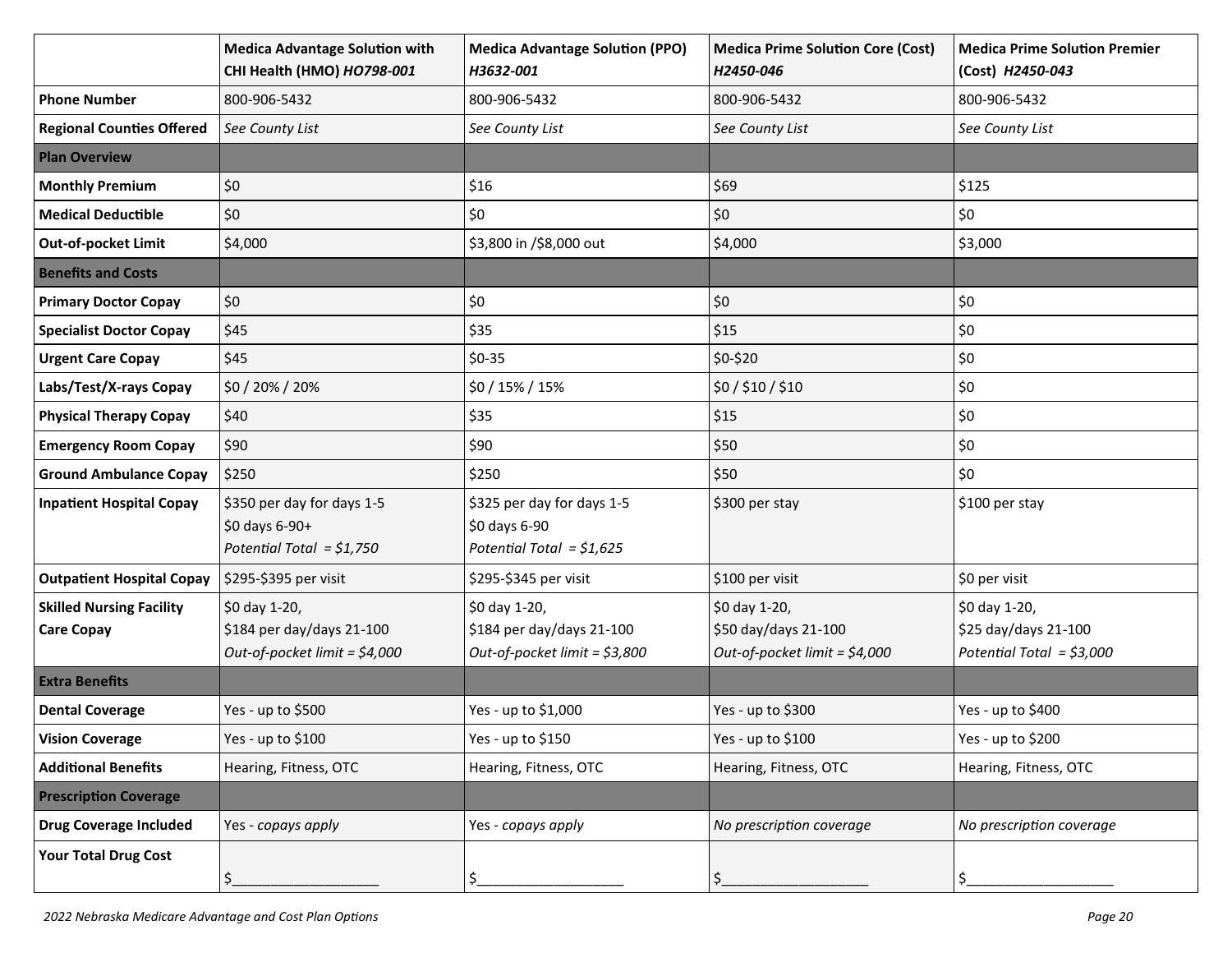|                                                      | <b>Medica Prime Solution Standard</b><br>(Cost) H2450-044                 | <b>Medica Prime Solution Thrift (Cost)</b><br>H2450-030                        | <b>UnitedHealthcare Medicare Direct</b><br>Patriot (PFFS) H5435-001                | UnitedHealthcare Medicare Direct<br>Rx (PFFS) H5435-024                            |
|------------------------------------------------------|---------------------------------------------------------------------------|--------------------------------------------------------------------------------|------------------------------------------------------------------------------------|------------------------------------------------------------------------------------|
| <b>Phone Number</b>                                  | 800-747-8900                                                              | 800-906-5432                                                                   | 800-555-5757                                                                       | 800-555-5757                                                                       |
| <b>Regional Counties Offered</b>                     | See County List                                                           | See County List                                                                | See County List                                                                    | See County List                                                                    |
| <b>Plan Overview</b>                                 |                                                                           |                                                                                |                                                                                    |                                                                                    |
| <b>Monthly Premium</b>                               | \$0                                                                       | \$34                                                                           | \$40                                                                               | \$74                                                                               |
| <b>Medical Deductible</b>                            | \$0                                                                       | \$50                                                                           | \$0                                                                                | \$0                                                                                |
| <b>Out-of-pocket Limit</b>                           | \$4,500                                                                   | \$6,700                                                                        | \$6,700                                                                            | \$6,700                                                                            |
| <b>Benefits and Costs</b>                            |                                                                           |                                                                                |                                                                                    |                                                                                    |
| <b>Primary Doctor Copay</b>                          | \$0                                                                       | 20%                                                                            | \$25                                                                               | \$25                                                                               |
| <b>Specialist Doctor Copay</b>                       | \$35                                                                      | 20%                                                                            | \$50                                                                               | \$50                                                                               |
| <b>Urgent Care Copay</b>                             | $$0 - $35$                                                                | \$25                                                                           | \$40                                                                               | \$40                                                                               |
| Labs/Test/X-rays Copay                               | \$0/\$0 - \$35/\$0 - \$35                                                 | 0/20%/20%                                                                      | \$0/\$25/\$15                                                                      | \$0/ \$25 / \$15                                                                   |
| <b>Physical Therapy Copay</b>                        | \$35                                                                      | 20%                                                                            | \$40                                                                               | \$40                                                                               |
| <b>Emergency Room Copay</b>                          | \$90                                                                      | \$50                                                                           | \$90                                                                               | \$90                                                                               |
| <b>Ground Ambulance Copay</b>                        | \$200                                                                     | 20%                                                                            | \$250                                                                              | \$275                                                                              |
| <b>Inpatient Hospital Copay</b>                      | \$280 per day for days 1-5<br>\$0 days 6-90<br>Potential Total = $$1,400$ | \$300/day for days 1-4; \$0/day for<br>days 5-90<br>Potential Total = $$1,200$ | \$395 per day for days 1-4<br>\$0 days 5-90<br>Potential Total = $$1,580$          | \$395 per day for days 1-4<br>\$0 days 5-90<br>Potential Total = $$1,580$          |
| <b>Outpatient Hospital Copay</b>                     | \$150-\$200 per visit                                                     | 20% per visit                                                                  | \$0-395 per visit                                                                  | \$0-\$395 per visit                                                                |
| <b>Skilled Nursing Facility</b><br><b>Care Copay</b> | \$0/day 1-20,<br>\$185.50/day 21-100<br>Out-of-pocket limit = \$4,500     | \$0 day 1-20,<br>\$185.50 day/days 21-100<br>Out-of-pocket limit = \$6,700     | \$0/day 1-20, \$188/day 21-56,<br>\$0/day 57-100<br>Out-of-pocket limit = $$6,700$ | \$0/day 1-20, \$188/day 21-56,<br>\$0/day 57-100<br>Out-of-pocket limit = $$6,700$ |
| <b>Extra Benefits</b>                                |                                                                           |                                                                                |                                                                                    |                                                                                    |
| <b>Dental Coverage</b>                               | Yes - up to \$500                                                         | No                                                                             | No                                                                                 | No                                                                                 |
| <b>Vision Coverage</b>                               | Yes - up to \$150                                                         | No                                                                             | No                                                                                 | No                                                                                 |
| <b>Additional Benefits</b>                           | Hearing, Fitness, OTC                                                     | No                                                                             | No                                                                                 | No                                                                                 |
| <b>Prescription Coverage</b>                         |                                                                           |                                                                                |                                                                                    |                                                                                    |
| <b>Drug Coverage Included</b>                        | No prescription coverage                                                  | No prescription coverage                                                       | No prescription coverage                                                           | Yes - copays apply                                                                 |
| <b>Your Total Drug Cost</b>                          | \$.                                                                       | \$                                                                             | \$                                                                                 | \$                                                                                 |